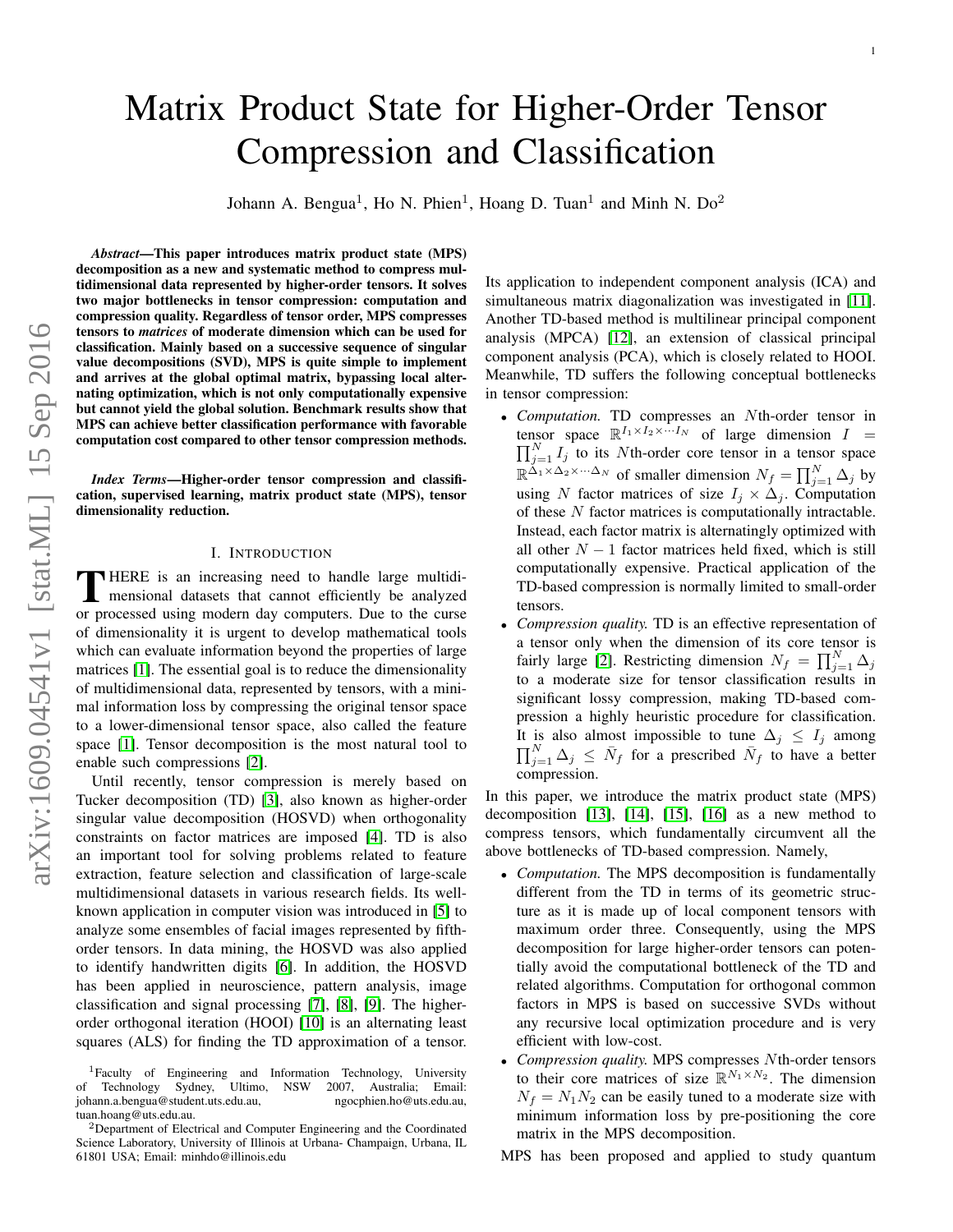many-body systems with great success, prior to its introduction to the mathematics community under the name tensor-train (TT) decomposition [\[17\]](#page-10-3). However, to the best of our knowledge its application to machine learning and pattern analysis has not been proposed.

Our main contribution is summarized as follows:

- Propose MPS decomposition as a new and systematic method for compressing tensors of arbitrary order to matrices of moderate dimension, which circumvents all existing bottlenecks in tensor compression;
- Develop MPS decomposition tailored for optimizing the dimensionality of the core matrices and the compression quality. Implementation issues of paramount importance for practical computation are discussed in detail. These include tensor mode permutation, tensor bond dimension control, and positioning the core matrix in MPS;
- Extensive experiments are performed along with comparisons to existing state-of-the-art tensor classification methods to show its advantage.

A preliminary result of this work was presented in [\[18\]](#page-10-4). In the present paper, we rigorously introduce the MPS as a new and systematic approach to tensor compression for classification, with computational complexity and efficiency analysis. Furthermore, new datasets as well a new experimental design showcasing computational time and classification success rate (CSR) benchmarks are included.

The rest of the paper is structured as follows. Section [II](#page-1-0) provides a rigorous mathematical analysis comparing MPS and TD in the context of tensor compression. Section [III](#page-2-0) is devoted to MPS tailored for effective tensor compression, which also includes a computational complexity analysis comparing MPS to HOOI, MPCA and uncorrelated multilinear discriminant analysis with regularization (R-UMLDA) [\[19\]](#page-10-5). In Section [IV,](#page-5-0) experimental results are shown to benchmark all algorithms in classification performance and training time. Lastly, Section [V](#page-9-13) concludes the paper.

## <span id="page-1-0"></span>II. MPS DECOMPOSITION VS TD DECOMPOSITION IN TENSOR COMPRESSION

We introduce some notations and preliminaries of multilinear algebra [\[2\]](#page-9-1). Zero-order tensors are scalars and denoted by lowercase letters, e.g., x. A first-order tensor is a vector and denoted by boldface lowercase letters, e.g., x. A matrix is a second-order tensor and denoted by boldface capital letters, e.g., X. A higher-order tensor (tensors of order three and above) are denoted by boldface calligraphic letters, e.g.,  $\mathcal{X}$ . Therefore, a general *N*th-order tensor of size  $I_1 \times I_2 \times \cdots \times I_N$ can be defined as  $\mathcal{X} \in \mathbb{R}^{I_1 \times I_2 \times \cdots \times I_N}$ , where each  $I_i$  is the dimension of its mode *i*. We also denote  $x_i$ ,  $x_{ij}$  and  $x_{i_1\cdots i_N}$ as the *i*th entry  $\mathbf{x}(i)$ ,  $(i, j)$ th entry  $\mathbf{X}(i, j)$  and  $(i_1, \dots, i_N)$ th entry  $\mathcal{X}(i_1, \dots, i_N)$  of vector **x**, matrix **X** and higher-order tensor  $\mathcal{X}$ , respectively.

Mode- $n$  matricization (also known as mode- $n$  unfolding or flattening) of  $X$  is the process of unfolding or reshaping  $\mathcal X$  into a matrix  $\mathbf X_{(n)}$   $\in \mathbb R^{I_n \times (\prod_{i \neq n} I_i)}$  such that  $\mathbf{X}_{(n)}(i_n, j) = \mathbf{\mathcal{X}}(i_1, \cdots, i_n, \cdots, i_N)$  for  $j = 1 +$ 

 $\sum_{k=1, k \neq n}^{N} (i_k - 1) \prod_{m=1, m \neq n}^{k-1} I_m$ . We also define the dimension of  $\mathcal X$  as  $\prod_{n=1}^N I_n$ . The mode-n product of  $\mathcal X$  with a matrix  $\mathbf{A} \in \mathbb{R}^{\overline{J_n} \times \overline{I_n}}$  is denoted as  $\mathcal{X} \times_n \mathbf{A}$ , which is a Nthorder tensor of size  $I_1 \times \cdots \times I_{n-1} \times J_n \times I_{n+1} \times \cdots \times I_N$ such that

$$
(\mathcal{X} \times_n \mathbf{A})(i_1, \cdots, i_{n-1}, j_n, i_{n+1}, \cdots, i_N) =
$$
  

$$
\sum_{i_n=1}^{I_n} \mathcal{X}(i_1, \cdots, i_n, \cdots i_N) \mathbf{A}(j_n, i_n).
$$

The Frobenius norm of X is defined as  $||\mathcal{X}||_F$  =  $(\sum_{i_1=1}^{I_1} \sum_{i_2=1}^{I_2} \cdots \sum_{i_N=1}^{I_N} x_{i_1 i_2 \cdots i_N}^2)^{1/2}.$ 

We are concerned with the following problem of tensor compression for supervised learning :

 $\mathit{Based}$  on  $K$  training Nth-order tensors  $\mathcal{X}^{(k)}$   $\in$  $\mathbb{R}^{I_1 \times I_2 \times \cdots \times I_N}$  (k = 1, 2, ..., K), find common factors to compress both training tensor  $\mathcal{X}^{(k)}$  and test tensors  $\mathcal{Y}^{(\ell)}$  $(\ell = 1, \dots, L)$  to a feature space of moderate dimension to *enable classification.*

Until now, only TD has been proposed to address this problem [\[7\]](#page-9-6). More specifically, the  $K$  training sample tensors are firstly concatenated along the mode  $(N + 1)$  to form an  $(N + 1)$ th-order tensor  $\mathcal X$  as

$$
\boldsymbol{\mathcal{X}} = [\boldsymbol{\mathcal{X}}^{(1)} \boldsymbol{\mathcal{X}}^{(2)} \cdots \boldsymbol{\mathcal{X}}^{(K)}] \in \mathbb{R}^{I_1 \times I_2 \times \cdots \times I_N \times K}.
$$
 (1)

TD-based compression such as HOOI [\[10\]](#page-9-9) is then applied to have the approximation

<span id="page-1-3"></span>
$$
\mathcal{X} \approx \mathcal{R} \times_1 \mathbf{U}^{(1)} \times_2 \mathbf{U}^{(2)} \cdots \times_N \mathbf{U}^{(N)}, \tag{2}
$$

where each matrix  $\mathbf{U}^{(j)} \in \mathbb{R}^{I_j \times \Delta_j}$   $(j = 1, 2, ..., N)$  is orthogonal, i.e.  $\mathbf{U}^{(j)T}\mathbf{U}^{(j)} = \mathbf{I}$  ( $\mathbf{I} \in \mathbb{R}^{\Delta_j \times \Delta_j}$  denotes the identity matrix). It is called a *common factor* matrix and can be thought of as the principal components in each mode  $j$ . The parameters  $\Delta_j$  satisfying

<span id="page-1-4"></span>
$$
\Delta_j \le \text{rank}(\mathbf{X}_{(j)})\tag{3}
$$

are referred to as the compression ranks of the TD. The  $(N + 1)$ th-order core tensor **R** and common factor matrices  $\mathbf{U}^{(j)} \in \mathbb{R}^{I_j \times \Delta_j}$  are supposed to be found from the following nonlinear least squares

<span id="page-1-1"></span>
$$
\min_{\substack{\mathcal{R}\in\mathbb{R}^{\Delta_1\times\cdots\times\Delta_N\times K},\\ \mathbf{U}^{(j)}\in\mathbb{R}^{I_j\times\Delta_j}, j=1,\ldots,N\\ \text{subject to} \quad (\mathbf{U}^{(j)})^T\mathbf{U}^{(j)} = \mathbf{I}, j=1,\ldots,N,}} \qquad (4)
$$

where  $\Phi(\mathcal{R},\mathbf{U}^{(1)},\cdots,\mathbf{U}^{(N)})$  :=  $||\mathcal{X}-\mathcal{R} \times_1 \mathbf{U}^{(1)} \times_2$  $\mathbf{U}^{(2)} \cdots \times_N \mathbf{U}^{(N)} \vert_{F}^{2}$  The optimization problem [\(4\)](#page-1-1) is computationally intractable, which could be addressed only by alternating least squares (ALS) in each  $U^{(j)}$  (with other  $U^{(\ell)}$ ,  $\ell \neq i$  held fixed) [\[10\]](#page-9-9):

<span id="page-1-2"></span>
$$
\begin{array}{ll}\n\min_{\mathbf{U}^{(j)} \in \mathbb{R}^{\Delta_1 \times \dots \times \Delta_N \times K}, \atop \mathbf{U}^{(j)} \in \mathbb{R}^{I_j \times \Delta_j}} \Phi^{(j)}(\mathcal{R}^{(j)}, \mathbf{U}^{(j)}) \\
\text{subject to} \quad (\mathbf{U}^{(j)})^T \mathbf{U}^{(j)} = \mathbf{I},\n\end{array} \tag{5}
$$

where  $\Phi^{(j)}({\mathcal R}^{(j)},\mathbf{U}^{(j)}):=||{\mathcal X}-{\mathcal R}^{(j)}\times_1 \mathbf{U}^{(1)}\times_2 \mathbf{U}^{(2)}\cdots\times_N$  $\mathbf{U}^{(N)}||_F^2$ . The computation complexity per one iteration consisting of  $N$  ALS [\(5\)](#page-1-2) is [\[20,](#page-10-6) p. 127]

$$
\mathcal{O}(K\Delta I^N + NKI\Delta^{2(N-1)} + NK\Delta^{3(N-1)})\tag{6}
$$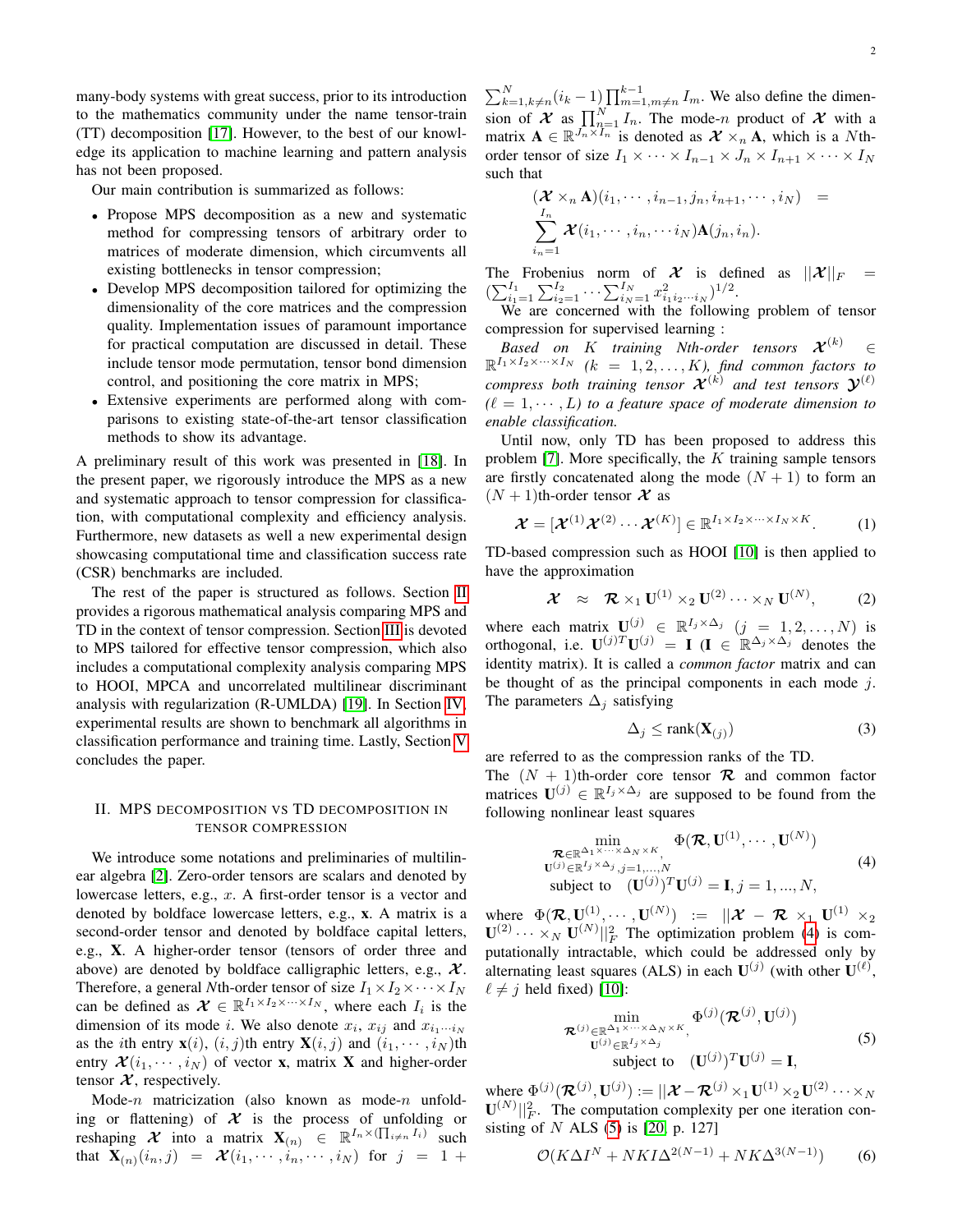for

$$
I_j \equiv I \quad \text{and} \quad \Delta_j \equiv \Delta, j = 1, 2, ..., N. \tag{7}
$$

The optimal  $(N+1)$ th-order core tensor  $\mathcal{R} \in \mathbb{R}^{\Delta_1 \times \cdots \times \Delta_N \times K}$ in [\(4\)](#page-1-1) is seen as the concatenation of compressed  $\widetilde{\mathcal{X}}^{(k)}$ ∈  $\mathbb{R}^{\Delta_1 \times \cdots \times \Delta_N}$  of the sample tensors  $\mathcal{X}^{(k)} \in \mathbb{R}^{I_1 \times \cdots \times I_N}$ ,  $k =$  $1, \cdots, K$ :

$$
\boldsymbol{\mathcal{R}} = [\widetilde{\boldsymbol{\mathcal{X}}}^{(1)} \widetilde{\boldsymbol{\mathcal{X}}}^{(2)} \cdots \widetilde{\boldsymbol{\mathcal{X}}}^{(N)}] = \boldsymbol{\mathcal{X}} \times_1 (\mathbf{U}^{(1)})^T \cdots \times_N (\mathbf{U}^{(N)})^T.
$$

<span id="page-2-1"></span>Accordingly, the test tensors  $y^{(\ell)}$  are compressed to

<span id="page-2-2"></span>
$$
\widetilde{\boldsymbol{\mathcal{Y}}}^{(\ell)} = \boldsymbol{\mathcal{Y}}^{(\ell)} \times_1 (\mathbf{U}^{(1)})^T \cdots \times_N (\mathbf{U}^{(N)})^T \in \mathbb{R}^{\Delta_1 \times \cdots \times \Delta_N}.
$$
 (9)

The number

<span id="page-2-11"></span>
$$
N_f = \prod_{j=1}^{N} \Delta_j
$$
 (10)

thus represents the dimension of the feature space  $\mathbb{R}^{\Delta_1 \times \cdots \times \Delta_N}$ .

Putting aside the computational intractability of the optimal factor matrices  $U^{(j)}$  in [\(4\)](#page-1-1), the TD-based tensor compression by [\(8\)](#page-2-1) and [\(9\)](#page-2-2) is a systematic procedure only when the right hand side of [\(2\)](#page-1-3) provides a good approximation of  $\mathcal{X}$ , which is impossible for small  $\Delta_i$  satisfying [\(3\)](#page-1-4) [\[2\]](#page-9-1). In other words, the compression of large dimensional tensors to small dimensional tensors results in substantial lossy compression under the TD framework. Furthermore, one can see the value of [\(5\)](#page-1-2) is lower bounded by

<span id="page-2-3"></span> $r_j$ 

$$
\sum_{i=1}^{-\Delta_j - 1} s_i, \tag{11}
$$

where  $r_j := \text{rank}(\mathcal{X}_{(j)})$  and  $\{s_{r_j}, \dots, s_1\}$  is the set of nonzero eigenvalues of the positive definite matrix  $\mathcal{X}_{(j)}(\mathcal{X}_{(j)})^T$ in decreasing order. Since the matrix  $\mathcal{X}_{(j)} \in \mathbb{R}^{I_j \times (K\prod_{\ell \neq j} I_\ell)}$ is highly unbalanced as a result of tensor matricization along one mode versus the rest, it is almost full-row (low) rank  $(r_j \approx I_j)$  and its squared  $\mathcal{X}_{(j)}(\mathcal{X}_{(j)})^T$  of size  $I_j \times I_j$  is well-conditioned in the sense that its eigenvalues do not decay quickly. As a consequence, [\(11\)](#page-2-3) cannot be small for small  $\Delta_i$ so the ALS [\(5\)](#page-1-2) cannot result in a good approximation. The information loss with the least square [\(5\)](#page-1-2) is thus more than

<span id="page-2-9"></span>
$$
- \sum_{i=1}^{r_j - \Delta_j - 1} \frac{s_i}{\sum_{i=1}^{r_j} s_i} \log_2 \frac{s_i}{\sum_{i=1}^{r_j} s_i},
$$
(12)

which is really essential in the von Neumann entropy [\[21\]](#page-10-7) of  ${\cal X}_{(j)}$ :

<span id="page-2-4"></span>
$$
-\sum_{i=1}^{r_j} \frac{s_i}{\sum_{i=1}^{r_j} s_i} \log_2 \frac{s_i}{\sum_{i=1}^{r_j} s_i}.
$$
 (13)

Note that each entropy [\(13\)](#page-2-4) quantifies only local correlation between mode  $j$  and the rest [\[22\]](#page-10-8). The MPCA [\[12\]](#page-9-11) aims at [\(4\)](#page-1-1) with

$$
\boldsymbol{\mathcal{X}} = [(\boldsymbol{\mathcal{X}}^{(1)} - \bar{\boldsymbol{\mathcal{X}}}) \cdots (\boldsymbol{\mathcal{X}}^{(K)} - \bar{\boldsymbol{\mathcal{X}}})]
$$

with  $\bar{\mathcal{X}} = \frac{1}{K+L} (\sum_{k=1}^K \mathcal{X}^{(k)} + \sum_{\ell=1}^L \mathcal{Y}^{\ell})$ . With such definition of  $\mathcal{X}$ ,  $(N+1)$ th-order core tensor  $\mathcal X$  is the concatenation of principal components of  $\mathcal{X}^{(k)}$ , while principal components

of  $\mathcal{Y}^{(\ell)}$  is defined by  $(\mathcal{Y}^{(\ell)} - \bar{\mathcal{X}}) \times_1 (U^{(1)})^T \cdots \times_N (U^{(N)})^T$ . Thus, MPCA suffers the similar conceptual drawbacks inherent by TD. Particularly, restricting  $N_f = \prod_{j=1}^N \Delta_j$  to a moderate size leads to ignoring many important principle components.

tensor  $X$  and position mode K such that such that  $(8)$ We now present a novel approach to extract tensor features, which is based on MPS. Firstly, *permute* all modes of the

<span id="page-2-10"></span>
$$
\mathbf{\mathcal{X}} \in \mathbb{R}^{I_1 \times \cdots I_{n-1} \times K \times I_n \cdots \times I_N},\tag{14}
$$

 $I_1 \geq \cdots \geq I_{n-1}$  and  $I_n \leq \cdots \leq I_N$ . The elements of X can be presented in the following *mixed-canonical form* [\[23\]](#page-10-9) of the matrix product state (MPS) or tensor train (TT) decomposition [\[16\]](#page-10-2), [\[14\]](#page-10-0), [\[15\]](#page-10-1), [\[17\]](#page-10-3):

<span id="page-2-6"></span>
$$
x_{i_1...k...i_N} = x_{i_1...i_n...i_N}^{(k)} \n\approx \mathbf{B}_{i_1}^{(1)} \cdots \mathbf{B}_{i_{n-1}}^{(n-1)} \mathbf{G}_k^{(n)} \mathbf{C}_{i_n}^{(n+1)} \cdots \mathbf{C}_{i_N}^{(N+1)},
$$
\n(15)

where matrices  $\mathbf{B}_{i_j}^{(j)}$  and  $\mathbf{C}_{i_{(j-1)}}^{(j)}$  (the upper index " $(j)$ " denotes the position  $j$  of the matrix in the chain) of size  $\Delta_{j-1} \times \Delta_j$  ( $\Delta_0 = \Delta_{N+1} = 1$ ), are called "left" and "right" *common factors* which satisfy the following orthogonality conditions:

<span id="page-2-7"></span>
$$
\sum_{i_j=1}^{I_j} (\mathbf{B}_{i_j}^{(j)})^T \mathbf{B}_{i_j}^{(j)} = \mathbf{I}, \quad (j = 1, \dots, n-1) \quad (16)
$$

and

<span id="page-2-8"></span>
$$
\sum_{i_{j-1}=1}^{I_{j-1}} \mathbf{C}_{i_{j-1}}^{(j)} (\mathbf{C}_{i_{j-1}}^{(j)})^T = \mathbf{I}, \quad (j = n+1, \dots, N+1) \tag{17}
$$

respectively, where I denotes the identity matrix. Each matrix  $\mathbf{G}_k^{(\bar{n})}$  $\lambda_k^{(n)}$  of dimension  $\Delta_{n-1} \times \Delta_n$  is the compression of the training tensor  $\mathcal{X}^{(k)}$ . The parameters  $\Delta_j$  are called the bond dimensions or compression ranks of the MPS. Using the common factors  $\mathbf{B}_{i_j}^{(j)}$  and  $\mathbf{C}_{i_{(j-1)}}^{(j)}$ , we can extract the core matrices for the test tensors  $\mathcal{Y}^{(\ell)}$  as follows. We permute all  $\mathcal{Y}^{(\ell)}$ ,  $\ell = 1, \cdots, L$  to ensure the compatibility between the training and test tensors. The compressed matrix  $\mathbf{Q}_{\ell}^{(n)} \in \mathbb{R}^{\Delta_{n-1} \times \Delta_n}$ of the test tensor  $y^{(\ell)}$  is then given by

$$
\mathbf{Q}_{\ell}^{(n)} = \sum_{i_1, ..., i_N} (\mathbf{B}_{i_1}^{(1)})^T \cdots (\mathbf{B}_{i_{n-1}}^{(n-1)})^T y_{i_1 \cdots \cdots i_N}^{(\ell)}
$$

$$
(\mathbf{C}_{i_n}^{(n+1)})^T \cdots (\mathbf{C}_{i_N}^{(N+1)})^T.
$$
(18)

The dimension

<span id="page-2-5"></span>
$$
N_f = \Delta_{n-1} \Delta_n \tag{19}
$$

<span id="page-2-0"></span>is the number of reduced features.

#### III. TAILORED MPS FOR TENSOR COMPRESSION

The advantage of MPS for tensor compression is that the order  $N$  of a tensor does not affect directly the feature number  $N_f$  in Eq. [\(19\)](#page-2-5), which is only determined strictly by the product of the aforementioned bond dimensions  $\Delta_{n-1}$  and  $\Delta_n$ . In order to keep  $\Delta_{n-1}$  and  $\Delta_n$  to a moderate size, it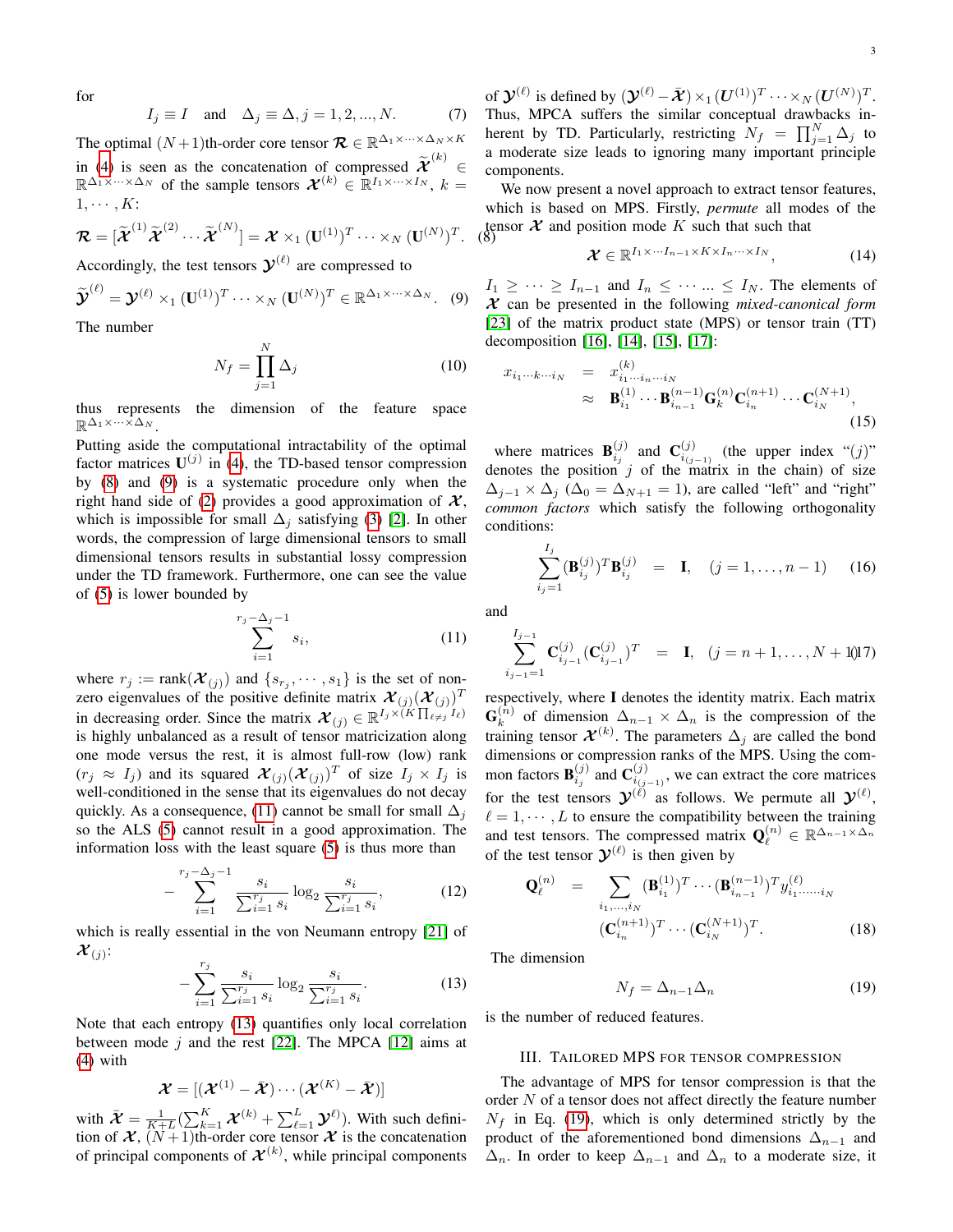is important to control the bond dimensions  $\Delta_j$ , and also to optimize the positions of tensor modes as we address in this section. In what follows, for a matrix X we denote  $X(i, :)$  $(X(:, j))$ , resp.) as its *i*th row (*j*th column, resp.), while for a third-order tensor  $\mathcal X$  we denote  $\mathcal X(:, \ell,: )$  as a matrix such that its  $(i_1, i_3)$ th entry is  $\mathcal{X}(i_1, \ell, i_3)$ . For a Nth-order tensor  $\mathcal{X} \in \mathbb{R}^{I_1 \times \cdots \times I_N}$  we denote  $\mathbf{X}_{[j]} \in \mathbb{R}^{(I_1 I_2 \cdots I_j) \times (I_{j+1} \cdots K \cdots I_N)}$ as its  $mode$ - $(1, 2, \ldots, j)$  *matricization*. It is obvious that  $X_{[1]} = X_{(1)}$ .

## *A. Adaptive bond dimension control in MPS*

To decompose the training tensor  $X$  into the MPS according to Eq. [\(15\)](#page-2-6), we apply two successive sequences of SVDs to the tensor which include left-to-right sweep for computing the left common factors  $\mathbf{B}_{i_1}^{(1)}, \ldots, \mathbf{B}_{i_{n-1}}^{(\tilde{n}-1)}$  $\binom{n-1}{i_{n-1}}$ , and right-to-left sweep for computing the right common factors  $\mathbf{C}_{i_n}^{(n+1)}, \ldots, \mathbf{C}_{i_N}^{(N+1)}$ and the core matrix  $\mathbf{G}_k^{(n)}$  $\binom{n}{k}$  in Eq. [\(15\)](#page-2-6) as follows:

• *Left-to-right sweep for left factor computation:*

The left-to-right sweep involves acquiring matrices  $\mathbf{B}_{i_j}^{(j)}$  $(i_j = 1, \ldots, I_j; j = 1, \ldots, n - 1)$  fulfilling orthogonality condition in Eq. [\(16\)](#page-2-7). Start by performing the mode-1 matricization of  $X$  to obtain

$$
\mathbf{W}^{(1)} := \boldsymbol{\mathcal{X}}_{[1]} = \boldsymbol{\mathcal{X}}_{(1)} \in \mathbb{R}^{I_1 \times (I_2 \cdots K \cdots I_N)}.
$$

For

$$
\Delta_1 \le \text{rank}(\mathbf{X}_{[1]}),\tag{20}
$$

apply SVD to  $W^{(1)}$  to have the OR-approximation

$$
\mathbf{W}^{(1)} \approx \mathbf{U}^{(1)} \mathbf{V}^{(1)} \in \mathbb{R}^{I_1 \times (I_2 \cdots K \cdots I_N)}, \quad (21)
$$

where  $\mathbf{U}^{(1)} \in \mathbb{R}^{I_1 \times \Delta_1}$  is orthogonal:

<span id="page-3-0"></span>
$$
(\mathbf{U}^{(1)})^T \mathbf{U}^{(1)} = \mathbf{I},\tag{22}
$$

and  $\mathbf{V}^{(1)} \in \mathbb{R}^{\Delta_1 \times (I_2 \cdots K \cdots I_N)}$ . Define the the most left common factors by

$$
\mathbf{B}_{i_1}^{(1)} = \mathbf{U}^{(1)}(i_1, :) \in \mathbb{R}^{1 \times \Delta_1}, i_1 = 1, \cdots, I_1 \tag{23}
$$

which satisfy the left-canonical constraint in Eq. [\(16\)](#page-2-7) due to [\(22\)](#page-3-0).

Next, reshape the matrix  $V^{(1)} \in \mathbb{R}^{\Delta_1 \times (I_2 \cdots K \cdots I_N)}$  to  $W^{(2)} \in$  $\mathbb{R}^{(\Delta_1 I_2) \times (I_3 \cdots K \cdots I_N)}$ . For

$$
\Delta_2 \le \text{rank}(\mathbf{W}^{(2)}) \le \text{rank}(\mathbf{X}_{[2]}),\tag{24}
$$

apply SVD to  $W^{(2)}$  for the OR-approximation

$$
\mathbf{W}^{(2)} \approx \mathbf{U}^{(2)} \mathbf{V}^{(2)} \in \mathbb{R}^{(\Delta_1 I_2) \times (I_3 \cdots K \cdots I_N)},\tag{25}
$$

where  $\mathbf{U}^{(2)} \in \mathbb{R}^{(\Delta_1 I_2) \times \Delta_2}$  is orthogonal such that

<span id="page-3-1"></span>
$$
(\mathbf{U}^{(2)})^T \mathbf{U}^{(2)} = \mathbf{I},\tag{26}
$$

and  $\mathbf{V}^{(2)} \in \mathbb{R}^{\Delta_2 \times (I_3 \cdots K \cdots I_N)}$ . Reshape the matrix  $\mathbf{U}^{(2)} \in$  $\mathbb{R}^{(\Delta_1 I_2) \times \Delta_2}$  into a third-order tensor  $\mathcal{U} \in \mathbb{R}^{\Delta_1 \times I_2 \times \Delta_2}$  to define the next common factors

$$
\mathbf{B}_{i_2}^{(2)} = \mathbf{\mathcal{U}}(:, i_2, :) \in \mathbb{R}^{\Delta_1 \times \Delta_2}, i_2 = 1, \cdots, I_2,
$$
 (27)

which satisfy the left-canonical constraint due to [\(26\)](#page-3-1). Applying the same procedure for determining  $\mathbf{B}_{i_3}^{(3)}$  by reshaping the matrix  $\mathbf{V}^{(2)} \in \mathbb{R}^{\Delta_2 \times (I_3 \cdots K \cdots I_N)}$  to

$$
\mathbf{W}^{(3)} \in \mathbb{R}^{(\Delta_2 I_3) \times (I_4 \cdots K \cdots I_N)},
$$

performing the SVD, and so on. This procedure is iterated till obtaining the last QR-approximation

$$
\mathbf{W}^{(n-1)} \approx \mathbf{U}^{(n-1)} \mathbf{V}^{(n-1)} \in \mathbb{R}^{(\Delta_{n-2}I_{n-1}) \times (KI_n \cdots I_N)},
$$

$$
\mathbf{U}^{(n-1)} \in \mathbb{R}^{(\Delta_{n-2}I_{n-1}) \times \Delta_{n-1}},
$$

$$
\mathbf{V}^{(n-1)} \in \mathbb{R}^{\Delta_{n-1} \times (KI_n \cdots I_N)},
$$
(28)

with  $\mathbf{U}^{(n-1)}$  orthogonal:

<span id="page-3-2"></span>
$$
\mathbf{U}^{(n-1)}(\mathbf{U}^{(n-1)})^T = \mathbf{I} \tag{29}
$$

and reshaping  $\mathbf{U}^{(n-1)} \in \mathbb{R}^{(\Delta_{n-2}I_{n-1}) \times \Delta_{n-1}}$  into a third-order tensor  $\mathcal{U} \in \mathbb{R}^{\Delta_{n-2} \times I_{n-1} \times \Delta_{n-1}}$  to define the last left common factors

$$
\mathbf{B}_{i_{n-1}}^{(n-1)} = \mathcal{U}(:, i_{n-1}, :) \in \mathbb{R}^{\Delta_{n-2} \times \Delta_{n-1}}, i_{n-1} = 1, \cdots, I_{n-1},
$$
\n(30)

which satisfy the left-canonical constraint due to [\(29\)](#page-3-2).

In a nutshell, after completing the left-to-right sweep, the elements of tensor  $X$  are approximated by

$$
x_{i_1\cdots i_{n-1}i_n\cdots i_{N+1}}^{(k)} \approx \mathbf{B}_{i_1}^{(1)} \cdots \mathbf{B}_{i_{n-1}}^{(n-1)} \mathbf{V}^{(n-1)}(:,ki_n\cdots i_N).
$$
 (31)

The matrix  $\mathbf{V}^{(n-1)} \in \mathbb{R}^{\Delta_{n-1} \times (KI_n \cdots I_N)}$  is reshaped to  $\mathbf{W}^{(N)} \in \mathbb{R}^{(\Delta_{n-1} K \cdots I_{N-1}) \times I_N}$  for the next right-to-left sweeping process.

#### • *Right-to-left sweep for right factor computation:*

Similar to left-to-right sweep, we perform a sequence of SVDs starting from the right to the left of the MPS to get the matrices  $C_{i_{j-1}}^{(j)}$   $(i_{j-1} = 1, ..., I_{j-1}; j = N+1, ..., n+1)$ fulfilling the right-canonical condition in Eq. [\(17\)](#page-2-8). To start, we apply the SVD to the matrix  $\mathbf{W}^{(N)} \in \mathbb{R}^{(\Delta_{n-1}K\cdots I_{N-1}) \times I_N}$ obtained previously in the left-to-right sweep to have the RQapproximation

$$
\mathbf{W}^{(N)} \approx \mathbf{U}^{(N)} \mathbf{V}^{(N)},\tag{32}
$$

where  $\mathbf{U}^{(N)} \in \mathbb{R}^{(\Delta_{n-1} K \cdots I_{N-1}) \times \Delta_N}$  and  $\mathbf{V}^{(N)} \in \mathbb{R}^{\Delta_N \times I_N}$  is orthogonal:

<span id="page-3-3"></span>
$$
\mathbf{V}^{(N)}(\mathbf{V}^{(N)})^T = \mathbf{I}
$$
 (33)

for

$$
\Delta_N \le \text{rank}(\mathbf{W}^{(N)}) \le \text{rank}(\mathcal{X}_{[N-1]}). \tag{34}
$$

Define the most right common factors

$$
\mathbf{C}_{i_N}^{(N+1)} = \mathbf{V}^{(N)}(:,i_N) \in \mathbb{R}^{\Delta_N \times 1}, i_N = 1, \cdots, I_N,
$$

which satisfy the right-canonical constraint [\(17\)](#page-2-8) due to [\(33\)](#page-3-3). Next, reshape  $\mathbf{U}^{(N)} \in \mathbb{R}^{(\Delta_{n-1}K\cdots I_{N-1})\times \Delta_N}$  into  $\mathbf{W}^{(N-1)}$   $\in$  $\mathbb{R}^{(\Delta_{n-1} K \cdots I_{N-2}) \times (I_{N-1} \Delta_N)}$  and apply the SVD to have the RQ-approximation

$$
\mathbf{W}^{(N-1)} \approx \mathbf{U}^{(N-1)} \mathbf{V}^{(N-1)},\tag{35}
$$

where  $\mathbf{U}^{(N-1)} \in \mathbb{R}^{(\Delta_{n-1}K\cdots I_{N-2})\times \Delta_{N-1}}$  and  $\mathbf{V}^{(N-1)} \in$  $\mathbb{R}^{\Delta_{N-1} \times (I_{N-1} \Delta_N)}$  is orthogonal:

<span id="page-3-4"></span>
$$
\mathbf{V}^{(N-1)}(\mathbf{V}^{(N-1)})^T = \mathbf{I}
$$
 (36)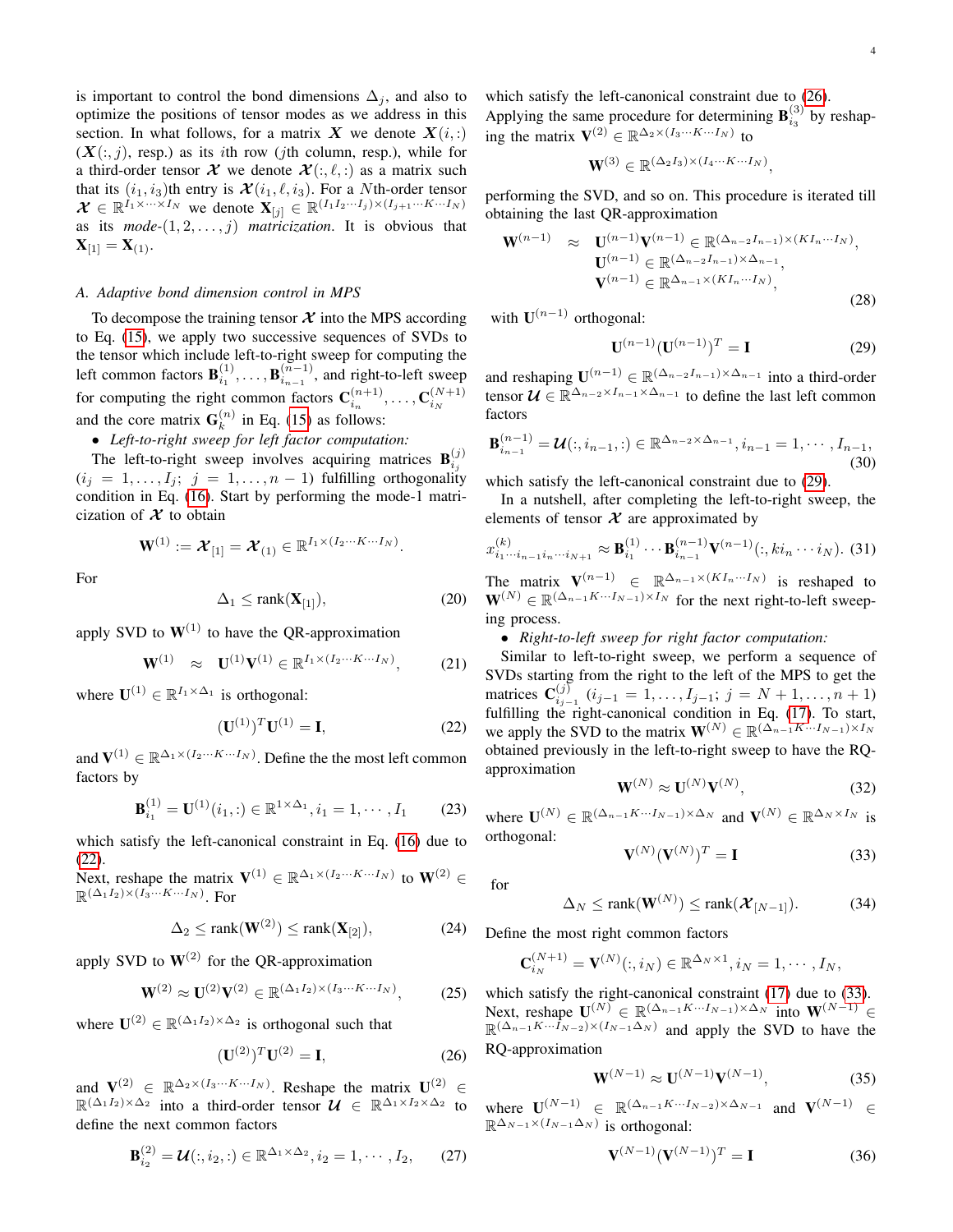Algorithm I: MPS for tensor feature extraction

$$
\Delta_{N-1} \le \text{rank}(\mathbf{W}^{(N-1)}) \le \text{rank}(\boldsymbol{\mathcal{X}}_{[N-2]}). \tag{37}
$$

Reshape the matrix  $V^{(N-1)} \in \mathbb{R}^{\Delta_{N-1} \times (I_{N-1} \Delta_N)}$  into a third-order tensor  $\mathcal{V} \in \mathbb{R}^{\Delta_{N-1} \times I_{N-1} \times \Delta_N}$  to define the next common factor

$$
\mathbf{C}_{i_{N-1}}^{(N)} = \mathbf{\mathcal{V}}(:,i_{N-1},:)
$$
  $\in \mathbb{R}^{\Delta_{N-1} \times \Delta_N}$  (38)

which satisfy Eq.  $(17)$  due to  $(36)$ .

This procedure is iterated till obtaining the last RQapproximation

$$
\mathbf{W}^{(n)} \approx \mathbf{U}^{(n)} \mathbf{V}^{(n)} \in \mathbb{R}^{(\Delta_{n-1} K) \times (I_n \Delta_{n+1})},
$$

$$
\mathbf{U}^{(n)} \in \mathbb{R}^{(\Delta_{n-1} K) \times \Delta_n}, \mathbf{V}^{(n)} \in \mathbb{R}^{\Delta_n \times (I_n \Delta_{n+1})},
$$
(39)

with  $V^{(n)}$  orthogonal:

<span id="page-4-0"></span>
$$
\mathbf{V}^{(n)}(\mathbf{V}^{(n)})^T = \mathbf{I} \tag{40}
$$

for

$$
\Delta_n \le \text{rank}(\mathbf{W}^{(n)}) \le \text{rank}(\mathcal{X}_{[n-1]}). \tag{41}
$$

Reshape  $\mathbf{V}^{(n)} \in \mathbb{R}^{(\Delta_n)\times (I_n \Delta_{n+1})}$  into a third-order tensor  $\mathcal{V} \in$  $\mathbb{R}^{\Delta_n \times I_n \times \Delta_{n+1}}$  to define the last right common factors

$$
\mathbf{C}_{i_n}^{(n+1)} = \mathcal{V}(:, i_n, :)\in \mathbb{R}^{\Delta_{n-1}\times\Delta_n}, i_n = 1, \cdots, I_n,
$$
 (42)

which satisfy [\(17\)](#page-2-8) due to [\(40\)](#page-4-0).

By reshaping  $\mathbf{U}^{(n)} \in \mathbb{R}^{(\Delta_{n-1}K)\times \Delta_n}$  into a third-order tensor  $\mathcal{G} \in \mathbb{R}^{\Delta_{n-1} \times K \times \Delta_n}$  to define  $\mathbf{G}_k^{(n)} = \mathcal{G}(:,k,:),$  $k = 1, \dots, K$ , we arrive at Eq. [\(15\)](#page-2-6).

Note that the MPS decomposition described by Eq. [\(15\)](#page-2-6) can be performed exactly or approximately depending on the bond dimensions  $\Delta_j$  (j = 1, ..., N). The bond dimension truncation is of crucial importance to control the final feature number  $N_f = \Delta_{n-1}\Delta_n$ . To this end, we rely on thresholding the singular values of  $W^{(j)}$ . With a threshold  $\epsilon$  being defined in advance, we control  $\Delta_i$  such that  $\Delta_i$  largest singular values  $s_1 \geq s_2 \geq \ldots \geq s_{\Delta_j}$  satisfy

<span id="page-4-1"></span>
$$
\frac{\sum_{i=1}^{\Delta_j} s_i}{\sum_{i=1}^{r_j} s_j} \ge \epsilon,\tag{43}
$$

for  $r_j$  = rank( $\mathbf{W}^{(j)}$ ). The information loss from the von Neumann entropy [\(13\)](#page-2-4) of  $W^{(j)}$  by this truncation is given by [\(12\)](#page-2-9). The entropy of each  $W^{(j)}$  provides the correlation degree between two sets of modes  $1, \dots, j$  and  $j + 1, \dots, N$ [\[22\]](#page-10-8). Therefore, the N entropies  $W^{(j)}$ ,  $j = 1, \dots, N$  provide the mean of the tensor's global correlation. Furthermore, rank  $r_j$  of each  $\mathbf{W}^{(j)}$  is upper bounded by

<span id="page-4-2"></span>
$$
\min \left\{ I_1 \cdots I_j, I_{j+1} \cdots I_N \right\} \tag{44}
$$

making the truncation [\(43\)](#page-4-1) highly favorable in term of compression loss to matrices of higher rank due to balanced row and column numbers.

A detailed outline of our MPS approach to tensor feature extraction is presented in Algorithm 1.

Input: 
$$
X \in \mathbb{R}^{I_1 \times \cdots \times I_{n-1} \times K \cdots \times I_N}
$$
,  
\n $\epsilon$ : SVD threshold  
\nOutput:  $G_k^{(n)} \in \mathbb{R}^{\Delta_{n-1} \times \Delta_n}$ ,  $k = 1, \dots, K$   
\n $B_{i,j}^{(j)} (i_j = 1, \dots, I_j, j = 1, \dots, n-1)$   
\n $C_{i,j-1}^{(j)} (i_{(j-1)} = 1, \dots, I_{(j-1)}, j = n+1, \dots, N+1)$   
\n1: Set  $W^{(1)} = X_{(1)}$  % Model-1 matricization of  $X$   
\n2: for  $j = 1$  to  $n-1$  % Left-to-right sweep  
\n3:  $W^{(j)} = USV$  % SVD of  $W^{(j)}$   
\n4:  $W^j \approx U^{(j)}W^{(j+1)}$  % Thresholding S for QR-approximation  
\n5: Reshape  $U^{(j)}$  to  $U$   
\n6:  $B_{i,j}^{(j)} = U(:, i_j,:)$  % Set common factors  
\n7: end  
\n8: Reshape  $V^{(n-1)}$  to  $W^N \in \mathbb{R}^{(\Delta_{n-1}K \cdots I_N) \times I_N}$   
\n9: for  $j = N$  down to  $n$  % right-to-left sweep  
\n10:  $W^{(j)} = USV$  % SVD of  $W^{(j)}$   
\n11:  $W^{(j)} \approx W^{(j-1)}V^{(j)}$  % Thresholding S for RQ-approximation  
\n13: Reshape  $V^{(j)}$  to  $V$   
\n14:  $C_{i,j-1}^{(j+1)} = V(:, i_{j-1},:)$  % Set common factors  
\n15: end  
\n16: Reshape  $U^{(n)}$  into  $G \in \mathbb{R}^{\Delta_{n-1} \times K \times \Delta_n}$   
\n17: Set  $G_k^{(n)} = G(:, k,:)$  % Training core matrix  
\nTexts after symbol  $\stackrel{\text{def}}{\%}$  are comments.

## *B. Tensor mode pre-permutation and pre-positioning mode* K *for MPS*

One can see from [\(44\)](#page-4-2) that the efficiency of controlling the bond dimension  $\Delta_i$  is dependent on its upper bound [\(44\)](#page-4-2). Particularly, the efficiency of controlling the bond dimensions  $\Delta_{n-1}$  and  $\Delta_n$  that define the feature number [\(19\)](#page-2-5) is dependent on

$$
\min \left\{ I_1 \cdots I_{n-1}, I_n \cdots I_N \right\} \tag{45}
$$

Therefore, it is important to pre-permute the tensors modes such that the ratio

$$
\frac{\min\{\prod_{i=1}^{n-1} I_i, \prod_{i=n}^{N} I_i\}}{\max\{\prod_{i=1}^{n-1} I_i, \prod_{i=n}^{N} I_i\}}\tag{46}
$$

is near to 1 as possible, while  $\{I_1, \cdots, I_{n-1}\}$  is in decreasing order

$$
I_1 \geq \cdots \geq I_{n-1} \tag{47}
$$

and  $\{I_n, \dots, I_N\}$  in increasing order

$$
I_n \leq \dots \leq I_N \tag{48}
$$

to improve the ratio

$$
\frac{\min\{\prod_{i=1}^{j} I_j, \prod_{i=j+1}^{N} I_i\}}{\max\{\prod_{i=1}^{j} I_j, \prod_{i=j+1}^{N} I_i\}}\tag{49}
$$

for balancing  $W^{(j)}$ .

The mode K is then pre-positioned in  $n$ -th mode as in [\(14\)](#page-2-10).

#### <span id="page-4-3"></span>*C. Complexity analysis*

In the following complexity analysis it is assumed  $I_n = I$  $\forall n$  for simplicity. The dominant computational complexity of MPS is  $\mathcal{O}(KI^{(N+1)})$  due to the first SVD of the matrix obtained from the mode-1 matricization of  $X$ . On the other hand, the computational complexity of HOOI requires several

for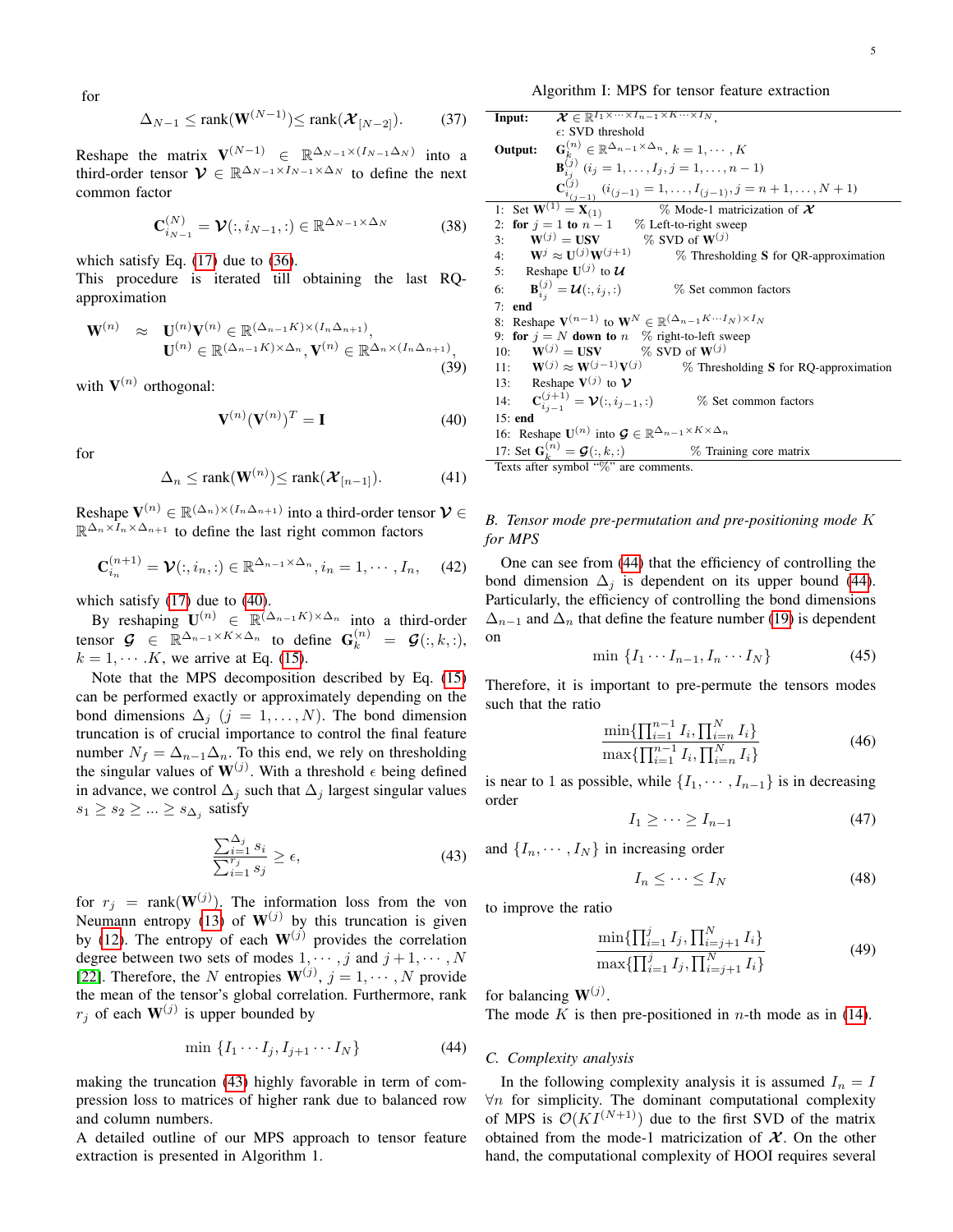iterations of an ALS method to obtain convergence. In addition, it usually employs the HOSVD to initialize the tensors which involves the cost of order  $\mathcal{O}(N K I^{N+1})$ , and thus very expensive with large  $N$  compared to MPS.

MPCA is computationally upper bounded by  $\mathcal{O}(N K I^{N+1}),$ however, unlike HOOI, MPCA doesn't require the formation of the  $(N + 1)$ th order core tensor at every iteration and convergence can usually happen in one iteration  $[12]$ .<sup>[1](#page-5-1)</sup>

The computational complexity of R-UMLDA is approximately  $\mathcal{O}(\hat{K} \sum_{n=2}^{N} I^n + (\hat{C} + \hat{K})I^2 + (p-1)[IK + 2I^2 +$  $(p-1)^2 + (2I(p-1)) + 4I^3$ , where C is the number of classes,  $p$  is the number of projections, which determines the core vector size [\[19\]](#page-10-5). Therefore, R-UMLDA would perform poorly for many samples and classes.

#### *D. MPS-based tensor object classification*

This subsection presents two methods for tensor objection classification based on Algorithm 1. For each method, an explanation of how to reduce the dimensionality of tensors to core matrices, and subsequently to feature vectors for application to linear classifiers is given.

*1) Principal component analysis via tensor-train (TTPCA):* The TTPCA algorithm is an approach where Algorithm 1 is applied directly on the training set, with no preprocessing such as data centering. Specifically, given a set of Nth-order tensor samples  $\mathcal{X}^{(k)} \in \mathbb{R}^{I_1 \times I_2 \times \cdots \times I_N}$ , then the core matrices are obtained as

$$
\mathbf{G}_k^{(n)} \in \mathbb{R}^{\Delta_{n-1} \times \Delta_n}.
$$
 (50)

Vectorizing each  $k$  sample results in

<span id="page-5-2"></span>
$$
\mathbf{g}_k^{(n)} \in \mathbb{R}^{\Delta_{n-1}\Delta_n}.
$$
 (51)

Using [\(43\)](#page-4-1),  $\Delta_{n-1}\Delta_n$  features of k is significantly less in comparison to  $N_f = \prod_{n=1}^{N} I_n$  of  $\mathcal{X}^{(k)}$ , which allows for PCA to be easily applied, followed by a linear classifier.

*2) MPS:* The second algorithm is simply called MPS, where in this case we first perform data centering on the set of training samples  $\{\mathcal{X}^{(k)}\}$ , then apply Algorithm 1 to obtain the core matrices

$$
\mathbf{G}_k^{(n)} \in \mathbb{R}^{\Delta_{n-1} \times \Delta_n}.
$$
 (52)

Vectorizing the  $K$  samples results in  $(51)$ , and subsequent linear classifiers such as LDA or nearest neighbors can be utilized. In this method, MPS can be considered a multidimensional analogue to PCA because the tensor samples have been data centered and are projected to a new orthogonal space using Algorithm 1, resulting in the core matrices.

### IV. EXPERIMENTAL RESULTS

<span id="page-5-0"></span>In this section, we conduct experiments on the proposed TTPCA and MPS algorithms for tensor object classification. An extensive comparison is conducted based on CSR and training time with tensor-based methods MPCA, HOOI, and R-UMLDA.

Four datasets are utilized for the experiment. The Columbia Object Image Libraries (COIL-100) [\[24\]](#page-10-10), [\[25\]](#page-10-11), Extended Yale Face Database B (EYFB) [\[26\]](#page-10-12), BCI Jiaotong dataset (BCI) [\[27\]](#page-10-13), and the University of South Florida HumanID "gait challenge" dataset (GAIT) version 1.7 [\[28\]](#page-10-14) . All simulations are conducted in a Matlab environment.

## *A. Parameter selection*

TTPCA, MPA and HOOI rely on the threshold  $\epsilon$  defined in [\(43\)](#page-4-1) to reduce the dimensionality of a tensor, while keeping its most relevant features. To demonstrate how the classification success rate (CSR) varies, we utilize different  $\epsilon$  for each dataset. It is trivial to see that a larger  $\epsilon$  would result in a longer training time due to its computational complexity, which was discussed in subsection [III-C.](#page-4-3) Furthermore, TTPCA utilizes PCA, and a range of principal components  $p$  is used for the experiments. HOOI is implemented with a maximum of 10 ALS iterations. MPCA relies on fixing an initial quality factor Q, which is determined through numerical simulations, and a specified number of elementary multilinear projections (EMP), we denote as  $m_p$ , must be initialized prior to using the R-UMLDA algorithm. A range of EMP's is determined through numerical simulations and the regularization parameter is fixed to  $\gamma=10^{-6}$  .

## *B. Tensor object classification*

*1) COIL-100:* For this dataset we strictly compare MPS and the HOSVD-based algorithm HOOI to analyse how adjusting  $\epsilon$  affects the approximation of the original tensors, as well as the reliability of the extracted features for classification. The COIL-100 dataset has 7200 color images of 100 objects (72 images per object) with different reflectance and complex geometric characteristics. Each image is initially a 3rd-order tensor of dimension  $128 \times 128 \times 3$  and then is downsampled to the one of dimension  $32 \times 32 \times 3$ . The dataset is divided into training and test sets randomly consisting of  $K$  and  $L$ images, respectively according to a certain holdout (H/O) ratio r, i.e.  $r = \frac{L}{K}$ . Hence, the training and test sets are represented by four-order tensors of dimensions  $32 \times 32 \times 3 \times K$  and  $32 \times 32 \times 3 \times L$ , respectively. In Fig. [1](#page-6-0) we show how a few objects of the training set ( $r = 0.5$  is chosen) change after compression by MPS and HOOI with two different values of threshold,  $\epsilon = 0.9, 0.65$ . We can see that with  $\epsilon = 0.9$ , the images are not modified significantly due to the fact that many features are preserved. However, in the case that  $\epsilon = 0.65$ , the images are blurred. That is because fewer features are kept. However, we can observe that the shapes of objects are still preserved. Especially, in most cases MPS seems to preserve the color of the images better than HOOI. This is because the bond dimension corresponding to the color mode  $I_3 = 3$ has a small value, e.g.  $\Delta_3 = 1$  for  $\epsilon = 0.65$  in HOOI. This problem arises due to the the unbalanced matricization of the tensor corresponding to the color mode. Specifically, if we take a mode-3 matricization of tensor  $\mathcal{X} \in \mathbb{R}^{32 \times 32 \times 3 \times K}$ , the resulting matrix of size  $3 \times (1024K)$  is extremely unbalanced. Therefore, when taking SVD with some small threshold  $\epsilon$ , the information corresponding to this color mode may be lost due

<span id="page-5-1"></span><sup>&</sup>lt;sup>1</sup>This does not mean that MPCA is computationally efficient but in contrast this means that alternating iterations of MPCA prematurely terminate, yielding a solution that is far from the optimal one of a NP-hard problem.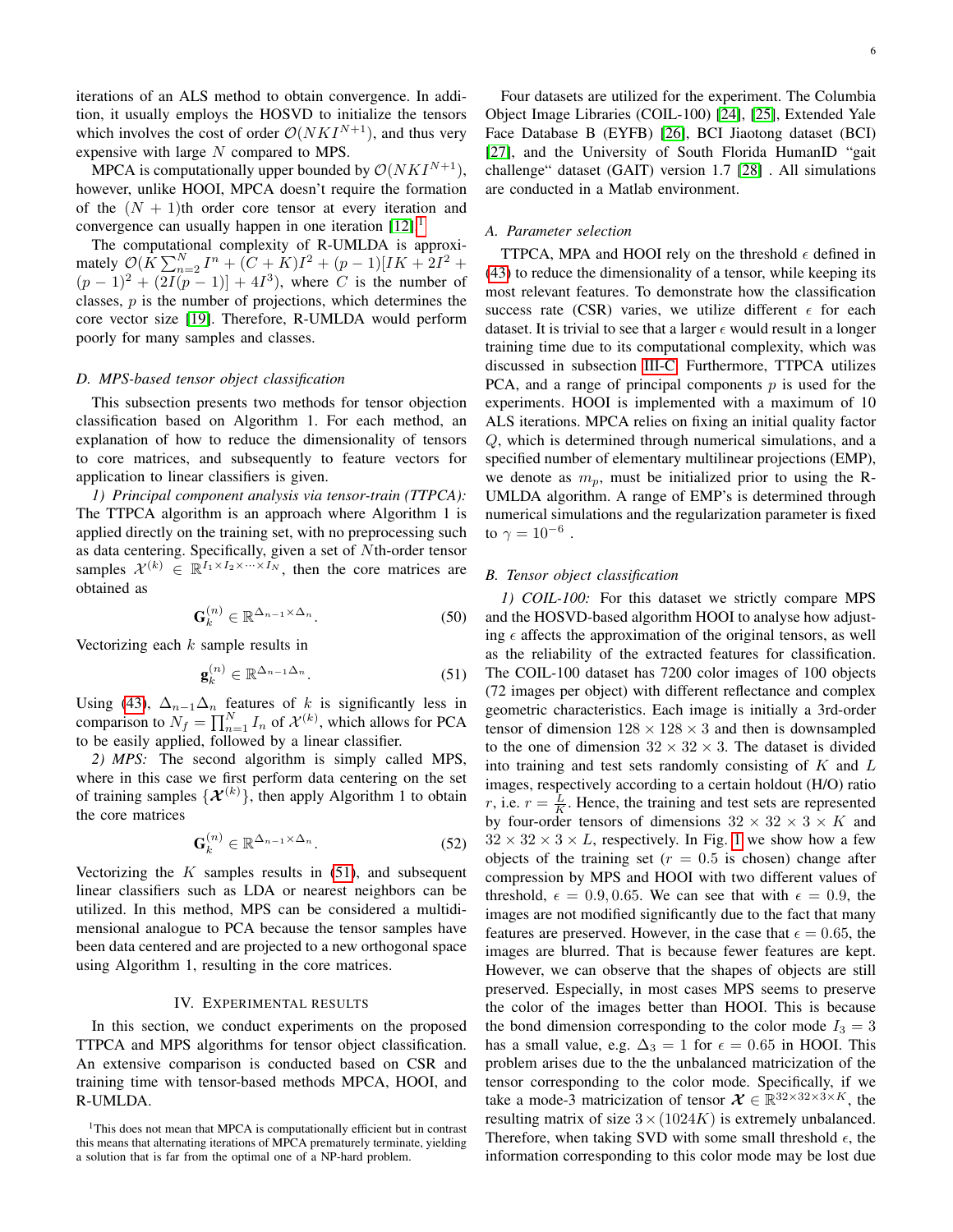<span id="page-6-2"></span>TABLE I: COIL-100 classification results. The best CSR corresponding to different H/O ratios obtained by MPS and HOOI.

| Algorithm   | <b>CSR</b>       |          | $\epsilon$ | <b>CSR</b>       |     |      |
|-------------|------------------|----------|------------|------------------|-----|------|
| $r = 50\%$  |                  |          |            | $r = 80\%$       |     |      |
| <b>HOOI</b> | $98.87 \pm 0.19$ | 198      | 0.80       | $94.13 + 0.42$   | 112 | 0.75 |
| <b>MPS</b>  | $99.19 + 0.19$   | 120      | 0.80       | $95.37 \pm 0.31$ | 18  | 0.65 |
| $r = 90\%$  |                  |          |            | $r = 95\%$       |     |      |
| HOOI        | $87.22 \pm 0.56$ | 112      | 0.75       | $77.76 + 0.90$   | 112 | 0.75 |
| <b>MPS</b>  | $89.38 \pm 0.40$ | $59 + 5$ | 0.75       | $83.17 \pm 1.07$ | 18  | 0.65 |
|             |                  |          |            |                  |     |      |

to dimension reduction. On the contrary, we can efficiently avoid this problem in MPS by permuting the tensor such that  $\mathcal{X} \in \mathbb{R}^{32 \times K \times 3 \times 32}$  before applying the tensor decomposition.

<span id="page-6-0"></span>

Fig. 1: Modification of ten objects in the training set of COIL-100 are shown after applying MPS and HOOI corresponding to  $\epsilon = 0.9$  and 0.65 to compress tensor objects.

<span id="page-6-1"></span>

Fig. 2: Error bar plots of CSR versus thresholding rate  $\epsilon$  for different H/O ratios.

K nearest neighbors with  $K=1$  (KNN-1) is used for classification. For each H/O ratio, the CSR is averaged over 10 iterations of randomly splitting the dataset into training and test sets. Comparison of performance between MPS and HOOI is shown in Fig. [2](#page-6-1) for four different H/O ratios, i.e.  $r = (50\%, 80\%, 90\%, 95\%)$ . In each plot, we show the CSR with respect to threshold  $\epsilon$ . We can see that MPS performs quite well when compared to HOOI. Especially, with small  $\epsilon$ , MPS performs much better than HOOI. Besides, we also show the best CSR corresponding to each H/O ratio obtained by different methods in Table. [I.](#page-6-2) It can be seen that MPS always gives better results than HOOI even in the case of small value of  $\epsilon$  and number of features  $N_f$  defined by [\(10\)](#page-2-11) and [\(19\)](#page-2-5) for HOOI and MPS, respectively.

*2) Extended Yale Face Database B:* The EYFB dataset contains 16128 grayscale images with 28 human subjects, under 9 poses, where for each pose there is 64 illumination conditions. Similar to [\[29\]](#page-10-15), to improve computational time each image was cropped to keep only the center area containing the face, then resized to 73 x 55. The training and test datasets are not selected randomly but partitioned according to poses. More precisely, the training and test datasets are selected to contain poses 0, 2, 4, 6 and 8 and 1, 3, 5, and 7, respectively. For a single subject the training tensor has size  $5 \times 73 \times 55 \times 64$  and  $4 \times 73 \times 55 \times 64$  is the size of the test tensor. Hence for all 28 subjects we have fourth-order tensors of sizes  $140\times73\times55\times64$ and  $112 \times 73 \times 55 \times 64$  for the training and test datasets, respectively.

In this experiment, the core tensors remains very large even with a small threshold used, e.g., for  $\epsilon = 0.75$ , the core size of each sample obtained by TTPCA/MPS and HOOI are  $18 \times 201 = 3618$  and  $14 \times 15 \times 13 = 2730$ , respectively, because of slowly decaying singular values, which make them too large for classification. Therefore, we need to further reduce the sizes of core tensors before feeding them to classifiers for a better performance. In our experiment, we simply apply a further truncation to each core tensor by keeping the first few dimensions of each mode of the tensor. Intuitively, this can be done as we have already known that the space of each mode is orthogonal and ordered in such a way that the first dimension corresponds to the largest singular value, the second one corresponds to the second largest singular value and so on. Subsequently, we can independently truncate the dimension of each mode to a reasonably small value (which can be determined empirically) without changing significantly the meaning of the core tensors. It then gives rise to core tensors of smaller size that can be used directly for classification. More specifically, suppose that the core tensors obtained by MPS and HOOI have sizes  $Q \times \Delta_1 \times \Delta_2$  and  $Q \times \Delta_1 \times \Delta_2 \times \Delta_3$ , where  $Q$  is the number  $K(L)$  of training (test) samples, respectively. The core tensors are then truncated to be  $Q \times \tilde{\Delta}_1 \times \tilde{\Delta}_2$  and  $Q \times \tilde{\Delta}_1 \times \tilde{\Delta}_2 \times \tilde{\Delta}_3$ , respectively such that  $\tilde{\Delta}_l < \Delta_l$  ( $l = 1, 2, 3$ ). Note that each  $\tilde{\Delta}_l$  is chosen to be the same for both training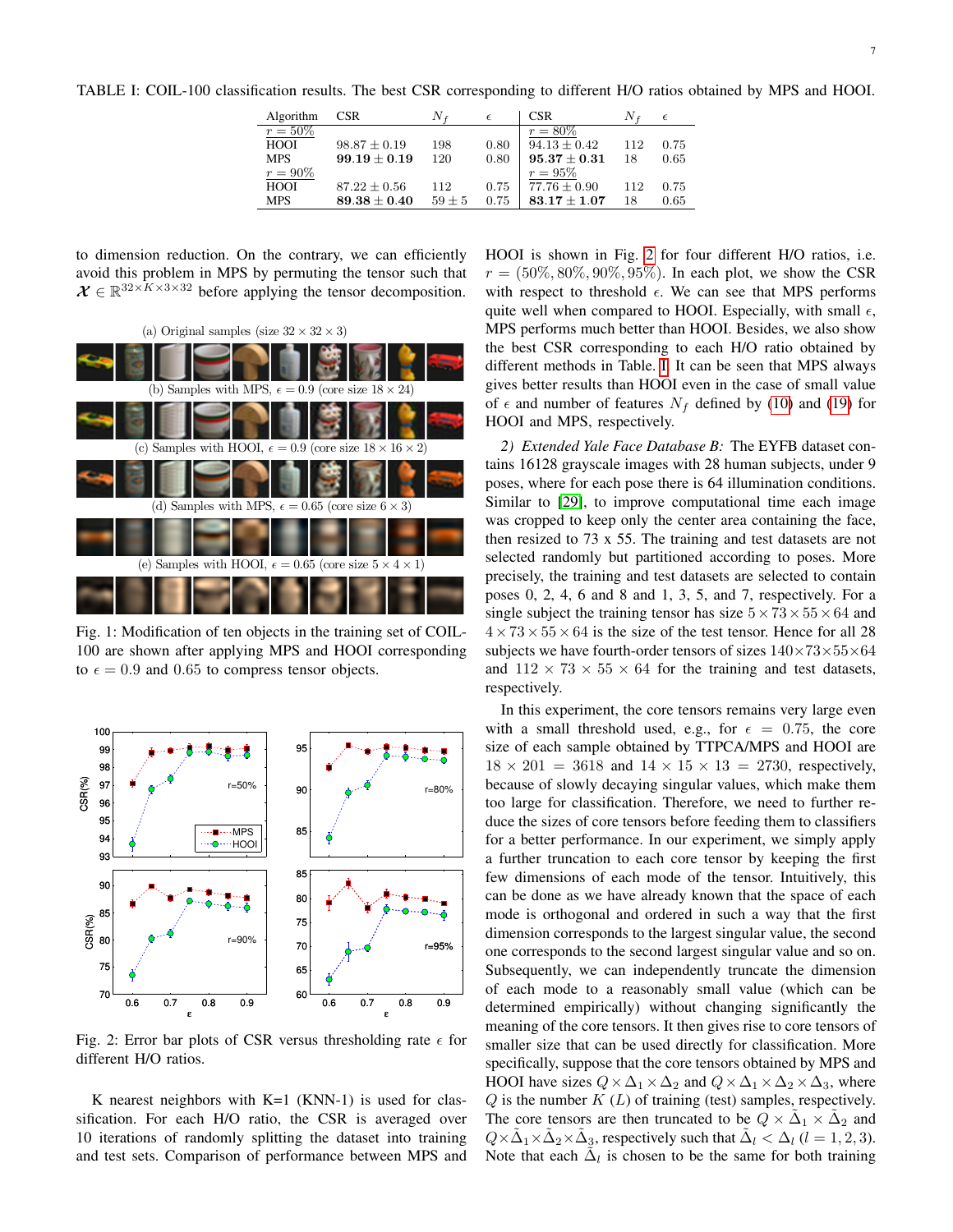<span id="page-7-0"></span>Algorithm CSR ( $\epsilon = 0.9$ ) CSR ( $\epsilon = 0.85$ ) CSR ( $\epsilon = 0.80$ ) CSR ( $\epsilon = 0.75$ ) KNN-1 HOOI  $90.71 \pm 1.49$   $90.89 \pm 1.60$   $91.61 \pm 1.26$   $88.57 \pm 0.80$ <br>MPS  $94.29 \pm 0.49$   $94.29 \pm 0.49$   $94.29 \pm 0.49$   $94.29 \pm 0.4$ MPS  $94.29 \pm 0.49$   $94.29 \pm 0.49$   $94.29 \pm 0.49$   $94.29 \pm 0.49$ <br>TTPCA  $86.05 \pm 0.44$   $86.01 \pm 0.86$   $87.33 \pm 0.46$   $86.99 \pm 0.53$ TTPCA  $86.05 \pm 0.44$ <br>MPCA  $90.89 \pm 1.32$ MPCA  $90.89 \pm 1.32$ <br>R-UMLDA  $71.34 \pm 2.86$  $71.34 \pm 2.86$ LDA  $\begin{array}{lllll} 96.07 \pm 0.80 & 95.89 \pm 0.49 & 96.07 \pm 0.49 & 96.07 \pm 0.49 \\ \bf{97.32} \pm 0.89 & \bf{97.32} \pm 0.89 & \bf{97.32} \pm 0.89 & \bf{97.32} \pm 0.89 \end{array}$ MPS 97.32  $\pm 0.89$ TTPCA  $95.15 \pm 0.45$   $95.15 \pm 0.45$   $95.15 \pm 0.45$   $94.86 \pm 0.74$ <br>MPCA  $90.00 \pm 2.92$  $\begin{array}{ll} \text{MPCA} & 90.00 \pm 2.92 \\ \text{R-UMLDA} & 73.38 \pm 1.78 \end{array}$  $73.38 \pm 1.78$ 

TABLE II: EYFB classification results

TABLE III: BCI Jiaotong classification results

<span id="page-7-1"></span>

| Algorithm      | CSR ( $\epsilon = 0.9$ ) | CSR ( $\epsilon = 0.85$ ) | CSR ( $\epsilon = 0.80$ ) | CSR ( $\epsilon = 0.75$ ) |
|----------------|--------------------------|---------------------------|---------------------------|---------------------------|
| Subject 1      |                          |                           |                           |                           |
| HOOI           | $84.39 \pm 1.12$         | $83.37 \pm 0.99$          | $82.04 \pm 1.05$          | $84.80 \pm 2.21$          |
| <b>MPS</b>     | $87.24 \pm 1.20$         | $87.55 \pm 1.48$          | $87.24 \pm 1.39$          | $87.65 \pm 1.58$          |
| <b>TTPCA</b>   | $78.57 \pm 3.95$         | $78.43 \pm 3.73$          | $79.43 \pm 4.12$          | $79.14 \pm 2.78$          |
| <b>MPCA</b>    | $82.14 \pm 3.50$         |                           |                           |                           |
| <b>R-UMLDA</b> | $63.18 \pm 0.37$         |                           |                           |                           |
| CSP            | $80.14 \pm 3.73$         |                           |                           |                           |
| Subject 2      |                          |                           |                           |                           |
| HOOI           | $83.16 \pm 1.74$         | $82.35 \pm 1.92$          | $82.55 \pm 1.93$          | $79.39 \pm 1.62$          |
| <b>MPS</b>     | $90.10 \pm 1.12$         | $90.10 \pm 1.12$          | $90.00 \pm 1.09$          | $91.02 \pm 0.70$          |
| <b>TTPCA</b>   | $80.57 \pm 0.93$         | $81.14 \pm 1.86$          | $81.29 \pm 1.78$          | $80 \pm 2.20$             |
| <b>MPCA</b>    | $81.29 \pm 0.78$         |                           |                           |                           |
| <b>R-UMLDA</b> | $70.06 \pm 0.39$         |                           |                           |                           |
| CSP            | $81.71 \pm 8.96$         |                           |                           |                           |
| Subject 3      |                          |                           |                           |                           |
| HOOI           | $60.92 \pm 1.83$         | $61.84 \pm 1.97$          | $61.12 \pm 1.84$          | $60.51 \pm 1.47$          |
| <b>MPS</b>     | $61.12 \pm 1.36$         | $61.22 \pm 1.53$          | $61.12 \pm 1.54$          | $60.71 \pm 1.54$          |
| <b>TTPCA</b>   | $67.43 \pm 2.56$         | $68.29 \pm 2.56$          | $67.71 \pm 2.28$          | $66.43 \pm 2.02$          |
| <b>MPCA</b>    | $56.14 \pm 2.40$         |                           |                           |                           |
| <b>R-UMLDA</b> | $57.86 \pm 0.00$         |                           |                           |                           |
| <b>CSP</b>     | $77.14 \pm 2.26$         |                           |                           |                           |
| Subject 4      |                          |                           |                           |                           |
| HOOI           | $48.27 \pm 1.54$         | $47.55 \pm 1.36$          | $49.98 \pm 1.29$          | $47.96 \pm 1.27$          |
| <b>MPS</b>     | $52.35 \pm 2.82$         | $52.55 \pm 3.40$          | $52.55 \pm 3.69$          | $51.84 \pm 3.11$          |
| <b>TTPCA</b>   | $50.29 \pm 2.97$         | $49.71 \pm 3.77$          | $49.14 \pm 3.48$          | $52.00 \pm 3.48$          |
| <b>MPCA</b>    | $51.00 \pm 3.96$         |                           |                           |                           |
| <b>R-UMLDA</b> | $46.36 \pm 0.93$         |                           |                           |                           |
| CSP            | $59.86 \pm 1.98$         |                           |                           |                           |
| Subject 5      |                          |                           |                           |                           |
| HOOI           | $60.31 \pm 1.08$         | $60.82 \pm 0.96$          | $59.90 \pm 2.20$          | $60.41 \pm 1.36$          |
| <b>MPS</b>     | $59.39 \pm 2.08$         | $59.18 \pm 2.20$          | $58.57 \pm 1.60$          | $59.29 \pm 1.17$          |
| <b>TTPCA</b>   | $53.43 \pm 2.79$         | $54.29 \pm 3.19$          | $53.86 \pm 3.83$          | $54.86 \pm 2.49$          |
| <b>MPCA</b>    | $50.43 \pm 1.48$         |                           |                           |                           |
| <b>R-UMLDA</b> | $55.00 \pm 0.55$         |                           |                           |                           |
| CSP            | $59.14 \pm 2.11$         |                           |                           |                           |

and test core tensors. In regards to TTPCA, each core matrix is vectorized to have  $\Delta_1\Delta_2$  features, then PCA is applied.

Classification results for different threshold values  $\epsilon$  is shown in Table. [II](#page-7-0) for TTPCA, MPS and HOOI using two different classifiers, i.e. KNN-1 and LDA. Results from MPCA and R-UMLDA is also included. The core tensors obtained by MPS and HOOI are reduced to have sizes of  $Q \times \tilde{\Delta}_1 \times \tilde{\Delta}_2$  and  $Q \times \tilde{\Delta}_1 \times \tilde{\Delta}_2 \times \tilde{\Delta}_3$ , respectively such that  $\tilde{\Delta}_1 = \tilde{\Delta}_2 = \tilde{\Delta} \in (10, 11, 12, 13, 14)$  and  $\tilde{\Delta}_3 = 1$ . Therefore, the reduced core tensors obtained by both methods have the same size for classification. With MPS and HOOI, each value of CSR in Table. [II](#page-7-0) is computed by taking the average of the ones obtained from classifying different reduced core tensors due to different ∆. In regards to TTPCA, for each  $\epsilon$ , a range of principal components  $p = \{50, \ldots, 70\}$  is used.

We utilize  $Q = \{70, 75, 80, 85, 90\}$  for MPCA, and the range  $m_p = \{10, \ldots, 20\}$  for R-UMLDA. The average CSR's are computed with TTPCA, MCPA and R-UMLDA according to their respective range of parameters in Table. [II.](#page-7-0) We can see that the MPS gives rise to better results for all threshold values using different classifiers. More importantly, MPS with the smallest  $\epsilon$  can produce the highest CSR. The LDA classifier gives rise to the best result, i.e.  $97.32 \pm 0.89$ .

*3) BCI Jiaotong:* The BCIJ dataset consists of single trial recognition for BCI electroencephalogram (EEG) data involving left/right motor imagery (MI) movements. The dataset includes five subjects and the paradigm required subjects to control a cursor by imagining the movements of their right or left hand for 2 seconds with a 4 second break between trials. Subjects were required to sit and relax on a chair,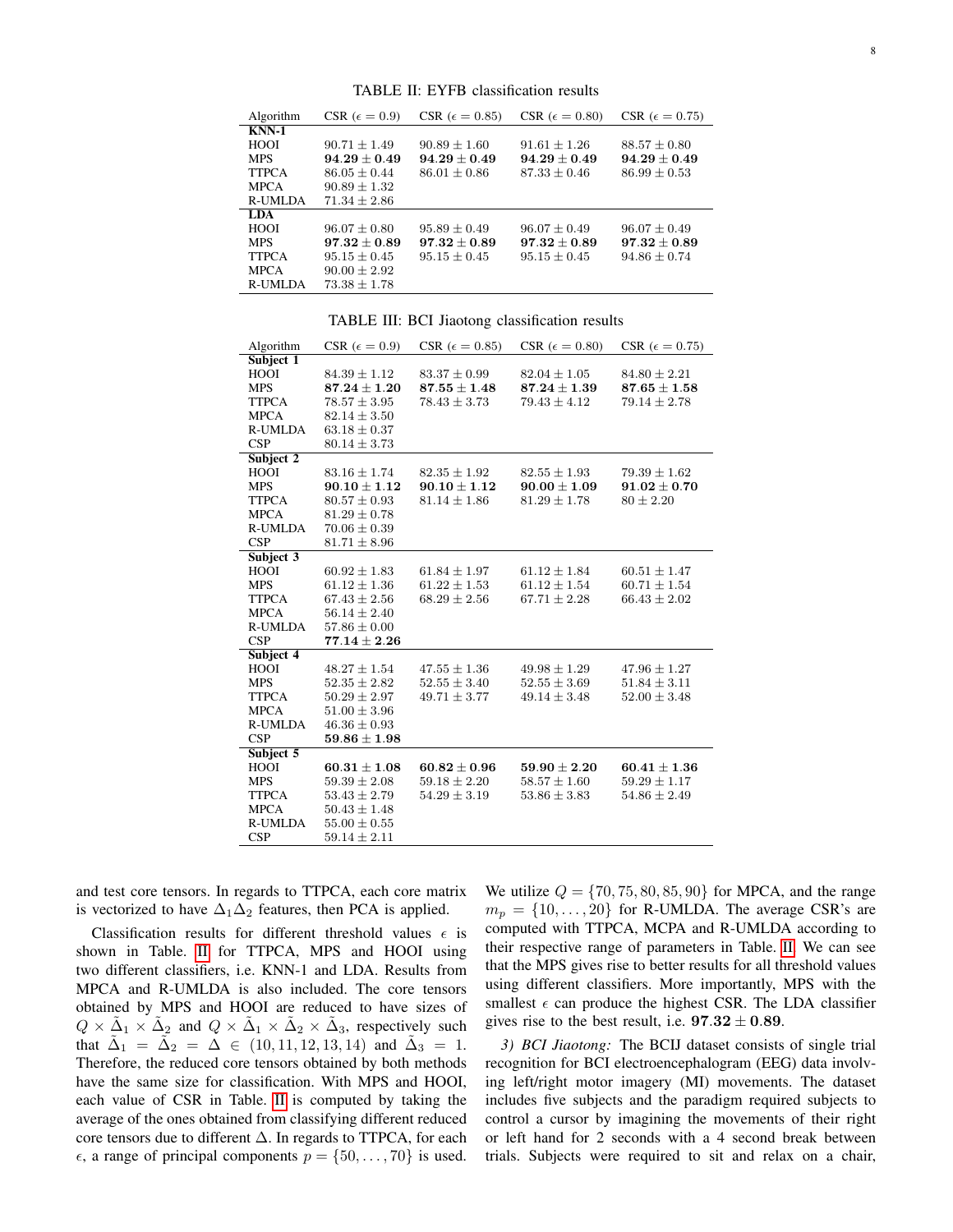<span id="page-8-2"></span>

| Algorithm      | CSR ( $\epsilon = 0.9$ ) | CSR ( $\epsilon = 0.85$ )          | CSR ( $\epsilon = 0.80$ ) | CSR ( $\epsilon = 0.75$ ) |
|----------------|--------------------------|------------------------------------|---------------------------|---------------------------|
| Probe A        |                          |                                    |                           |                           |
| HOOI           | $63.71 + 3.36$           | $63.90 \pm 3.40$                   | $64.16 \pm 3.39$          | $64.33 + 3.20$            |
| <b>MPS</b>     | $70.03 \pm 0.42$         | $70.03 \pm 0.38$                   | $70.01 \pm 0.36$          | $69.99 \pm 0.38$          |
| <b>TTPCA</b>   | $75.31 \pm 0.29$         | $76.03 \pm 0.38$                   | $76.38 \pm 0.78$          | $77.75 \pm 0.92$          |
| <b>MPCA</b>    | $55.77 \pm 1.08$         |                                    |                           |                           |
| R-UMLDA        | $46.62 \pm 2.13$         |                                    |                           |                           |
| Probe C        |                          |                                    |                           |                           |
| HOOI           | $36.67 \pm 2.84$         | $36.73 \pm 2.79$                   | $36.70 \pm 3.07$          | $36.87 \pm 3.68$          |
| <b>MPS</b>     | $41.46 \pm 0.64$         | $\textbf{41.36} \pm \textbf{0.64}$ | $41.29\pm0.63$            | $41.46 \pm 0.59$          |
| <b>TTPCA</b>   | $39.17 \pm 0.90$         | $40.83 \pm 0.41$                   | $41.61 \pm 1.02$          | $44.40 \pm 1.54$          |
| <b>MPCA</b>    | $29.35 \pm 2.29$         |                                    |                           |                           |
| R-UMLDA        | $20.87 \pm 0.76$         |                                    |                           |                           |
| <b>Probe D</b> |                          |                                    |                           |                           |
| HOOI           | $19.73 \pm 0.91$         | $19.96 \pm 1.15$                   | $20.32 + 0.93$            | $20.29 \pm 1.11$          |
| <b>MPS</b>     | $23.82\pm0.42$           | $23.84 \pm 0.43$                   | $23.84 \pm 0.45$          | $23.84 \pm 0.40$          |
| <b>TTPCA</b>   | $21.92 \pm 0.54$         | $22.14 \pm 0.20$                   | $22.84 \pm 0.42$          | $21.92 \pm 0.59$          |
| <b>MPCA</b>    | $21.11 \pm 3.43$         |                                    |                           |                           |
| R-UMLDA        | $7.88 \pm 1.00$          |                                    |                           |                           |
| Probe F        |                          |                                    |                           |                           |
| HOOI           | $20.77\pm0.92$           | $20.71 \pm 0.72$                   | $20.15 \pm 0.65$          | $19.96 \pm 0.67$          |
| <b>MPS</b>     | $20.50 \pm 0.40$         | $20.52 \pm 0.34$                   | $20.50 \pm 0.29$          | $20.56 \pm 0.46$          |
| <b>TTPCA</b>   | $14.78 \pm 0.60$         | $14.74 \pm 0.77$                   | $15.29 \pm 0.75$          | $15.40 \pm 0.55$          |
| <b>MPCA</b>    | $17.12 \pm 2.79$         |                                    |                           |                           |
| R-UMLDA        | $9.67 \pm 0.58$          |                                    |                           |                           |

TABLE IV: GAIT classification results

TABLE V: Seven experiments in the USF GAIT dataset

<span id="page-8-0"></span>

| Probe set          | A(GAL) | B(GBR) | C(GBL)        | D(CAR)  | E(CBR)        | F(CAL)           | G(CBL)                 |
|--------------------|--------|--------|---------------|---------|---------------|------------------|------------------------|
| Size               |        |        |               | 70      | 44            | 70               | 44                     |
| <b>Differences</b> | View   | Shoe   | Shoe.<br>view | Surface | Surface, shoe | Surface,<br>view | Surface.<br>view, shoe |

looking at a computer monitor approximately 1m from the subject at eye level. For each subject, data was collected over two sessions with a 15 minute break in between. The first session contained 60 trials (30 trials for left, 30 trials for right) and were used for training. The second session consisted of 140 trials (70 trials for left, 70 trials for right). The EEG signals were sampled at 500Hz and preprocessed with a filter at 8-30Hz, hence for each subject the data consisted of a multidimensional tensor *channel*  $\times$  time  $\times$  Q. The common spatial patterns (CSP) algorithm [\[30\]](#page-10-16) is a popular method for BCI classification that works directly on this tensor, and provides a baseline for the proposed and existing tensor-based methods. For the tensor-based methods, we preprocess the data by transforming the tensor into the time-frequency domain using complex Mortlet wavelets with bandwidth parameter  $f_b = 6$ Hz (CMOR6-1) to make classification easier [\[31\]](#page-10-17), [\[32\]](#page-10-18). The wavelet center frequency  $f_c = 1$ Hz is chosen. Hence, the size of the concatenated tensors are 62 *channels* $\times$ 23 frequency bins  $\times$  50 time frames  $\times Q$ .

We perform the experiment for all subjects. After applying the feature extraction methods MPS and HOOI, the core tensors still have high dimension, so we need to further reduce their sizes before using them for classification. For instance, the reduced core sizes of MPS and HOOI are chosen to be  $Q \times 12 \times \Delta$  and  $Q \times 12 \times \Delta \times 1$ , where  $\Delta \in (8, \ldots, 14)$ , respectively. With TTPCA, the principal components  $p =$  $\{10, 50, 100, 150, 200\}, Q = \{70, 75, 80, 85, 90\}$  for MPCA and  $m_p = \{10, \ldots, 20\}$  for R-UMLDA. With CSP, we average CSR for a range of spatial components  $s_c = \{2, 4, 6, 8, 10\}.$ 

The LDA classifier is utilized and the results are shown in

Table. [III](#page-7-1) for different threshold values of TTPCA, MPS and HOOI. The results of MPCA, R-UMLDA and CSP are also included. MPS outperforms the other methods for Subjects 1 and 2, and is comparable to HOOI in the results for Subject 5. CSP has the highest CSR for Subjects 3 and 4, followed by MPS or TTPCA, which demonstrates the proposed methods being effective at reducing tensors to relevant features, more precisely than current tensor-based methods.

<span id="page-8-1"></span>

Fig. 3: The gait silhouette sequence for a third-order tensor.

*4) USF GAIT challenge:* The USFG database consists of 452 sequences from 74 subjects who walk in elliptical paths in front of a camera. There are three conditions for each subject: shoe type (two types), viewpoint (left or right), and the surface type (grass or concrete). A gallery set (training set) contains 71 subjects and there are seven types of experiments known as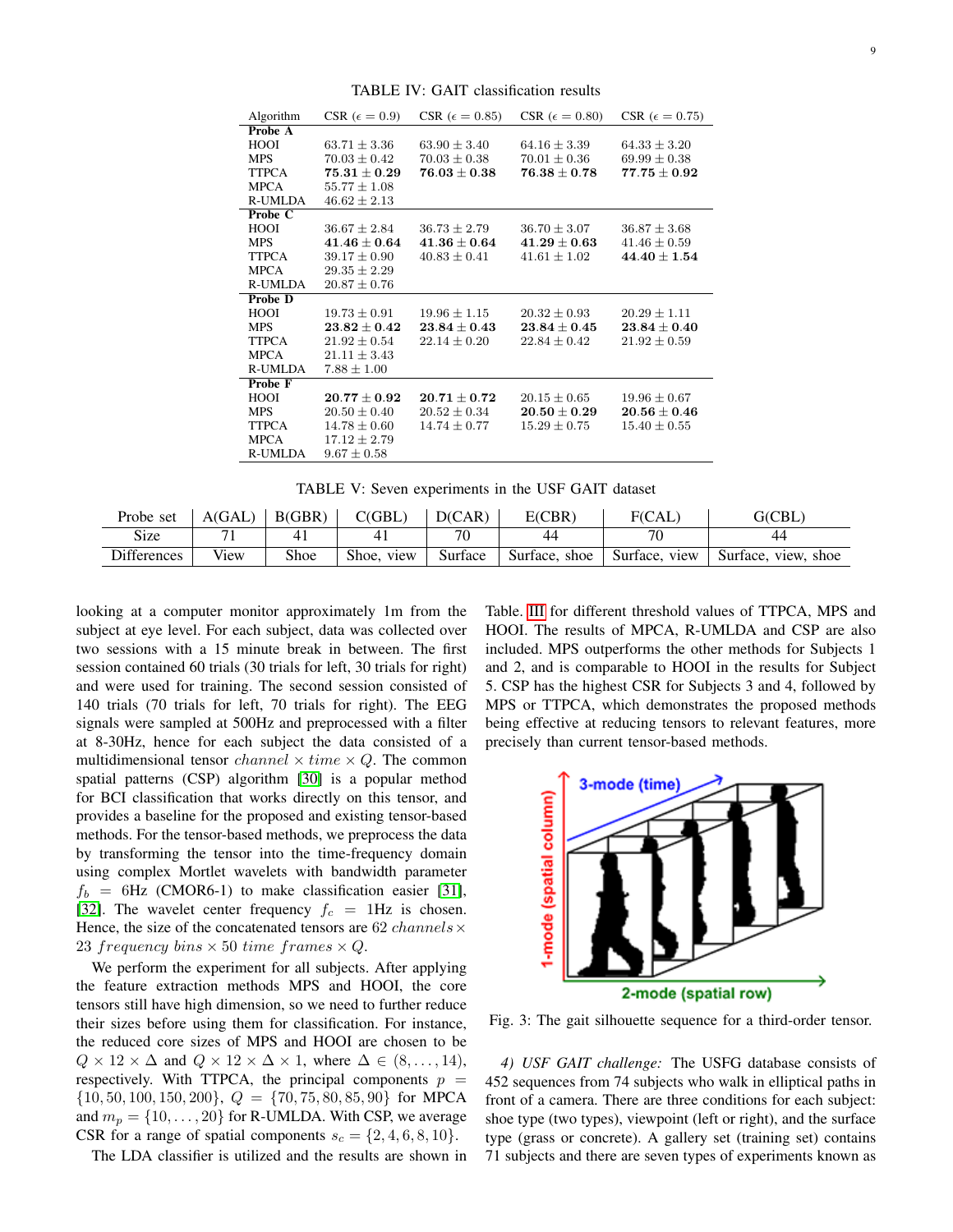probe sets (test sets) that are designed for human identification. The capturing conditions for the probe sets is summarized in Table [V,](#page-8-0) where G, C, A, B, L and R stand for grass surface, cement surface, shoe type A, shoe type B, left view and right view, respectively. The conditions in which the gallery set was captured is grass surface, shoe type A and right view (GAR). The subjects in the probe and gallery sets are unique and there are no common sequences between the gallery and probe sets. Each sequence is of size  $128 \times 88$  and the time mode is 20, hence each gait sample is a third-order tensor of size  $128\times88\times$ 20, as shown in Fig. [3.](#page-8-1) The gallery set contains 731 samples, therefore the training tensor is of size  $128 \times 88 \times 20 \times 731$ . The test set is of size  $128 \times 88 \times 20 \times P_s$ , where  $P_s$  is the sample size for the probe set that is used for a benchmark, refer to Table [V.](#page-8-0) The difficulty of the classification task increases with the amount and and type of variables, e.g. Probe A only has the viewpoint, whereas Probe F has surface and viewpoint, which is more difficult. For the experiment we perform tensor object classification with Probes A, C, D and F (test sets).

The classification results based on using the LDA classifier is shown in Table [IV.](#page-8-2) The threshold  $\epsilon$  still retains many features in the core tensors of MPS and HOOI. Therefore, further reduction of the core tensors is chosen to be  $Q \times 20 \times \Delta$ and  $Q \times 20 \times \Delta \times 1$ , where  $\Delta \in (8, \ldots, 14)$ , respectively. The principal components for TTPCA is the range  $p =$  $\{150, 200, 250, 300\}, Q = \{70, 75, 80, 85\}$  for MPCA and  $m_p = \{10, \ldots, 20\}$  for R-UMLDA. The proposed algorithms achieve the highest performance for Probes A, C, and D. MPS and HOOI are similar for the most difficult test set Probe F.

## *C. Training time benchmark*

An additional experiment on training time for MPS<sup>[2](#page-9-14)</sup>, HOOI, MPCA and R-UMLDA is provided to understand the computational complexity of the algorithms. For the COIL-100 dataset, we measure the elapsed training time for the training tensor of size  $32 \times 32 \times 3 \times K$  ( $K = 720, 3600, 6480$ ) for  $H/O = \{0.9, 0.5, 0.1\}$ , according to 10 random partitions of train/test data (*iterations*). MPCA, HOOI and R-UMLDA reduces the tensor to 32 features, and MPS to 36 (due to a fixed dimension  $\Delta^2$ ). In Fig. [4a](#page-10-19), we can see that as the number of training images increases, the MPS algorithms computational time only slightly increases, while MCPA and HOOI increases gradually, with UMLDA having the slowest performance overall.

The EYFB benchmark reduces the training tensor features to 36 (for MPS), 32 (MPCA and HOOI), and 16 (UMLDA, since the elapsed time for 32 features is too long). For this case, Fig. [4b](#page-10-19) demonstrates that MPCA provides the fastest computation time due to its advantage with small sample sizes (SSS). MPS performs the next best, followed by HOOI, then UMLDA with the slowest performance.

The BCI experiment involves reducing the training tensor to 36 (MPS) or 32 (MPS, HOOI and UMLDA) features and the elapsed time is shown for Subject 1 in Fig. [4c](#page-10-19). For this case MPS performs the quickest compared to the other algorithms, with UMLDA again performing the slowest.

<span id="page-9-14"></span><sup>2</sup>TTPCA would be equivalent in this experiment.

Lastly, the USFG benchmark tests Probe A by reducing the MPS training tensor to 36 features, MPCA and HOOI to 32 features, and UMLDA to 16 features. Fig. [4d](#page-10-19) shows that MPCA provides the quickest time to extract the features, followed by MPS, HOOI and lastly UMLDA.

#### V. CONCLUSION

<span id="page-9-13"></span>In this paper, a rigorous analysis of MPS and Tucker decomposition proves the efficiency of MPS in terms of retaining relevant correlations and features, which can be used directly for tensor object classification. Subsequently, two new approaches to tensor dimensionality reduction based on compressing tensors to matrices are proposed. One method reduces a tensor to a matrix, which then utilizes PCA. And the other is a new multidimensional analogue to PCA known as MPS. Furthermore, a comprehensive discussion on the practical implementation of the MPS-based approach is provided, which emphasizes tensor mode permutation, tensor bond dimension control, and core matrix positioning. Numerical simulations demonstrates the efficiency of the MPS-based algorithms against other popular tensor algorithms for dimensionality reduction and tensor object classification.

For the future outlook, we plan to explore this approach to many other problems in multilinear data compression and tensor super-resolution.

#### **REFERENCES**

- <span id="page-9-0"></span>[1] H. Lu, K. N. Plataniotis, and A. N. Venetsanopoulos, "A survey of multilinear subspace learning for tensor data," *Pattern Recognition*, vol. 44, no. 7, pp. 1540 – 1551, 2011.
- <span id="page-9-1"></span>[2] T. G. Kolda and B. W. Bader, "Tensor decompositions and applications," *SIAM Review*, vol. 51, no. 3, pp. 455–500, 2009.
- <span id="page-9-2"></span>[3] L. Tucker, "Some mathematical notes on three-mode factor analysis," *Psychometrika*, vol. 31, no. 3, pp. 279–311, 1966.
- <span id="page-9-3"></span>[4] L. D. Lathauwer, B. D. Moor, and J. Vandewalle, "A multilinear singular value decomposition," *SIAM Journal on Matrix Analysis and Applications*, vol. 21, no. 4, 2000.
- <span id="page-9-4"></span>[5] M. A. O. Vasilescu and D. Terzopoulos, "Multilinear analysis of image ensembles: Tensorfaces," *Proceedings of the 7th European Conference on Computer Vision, Lecture Notes in Comput. Sci.*, vol. 2350, pp. 447– 460, 2002.
- <span id="page-9-5"></span>[6] B. Savas and L. Eldén, "Handwritten digit classification using higher order singular value decomposition," *Pattern Recognition*, vol. 40, no. 3, pp. 993 – 1003, 2007.
- <span id="page-9-6"></span>[7] A. H. Phan and A. Cichocki, "Tensor decompositions for feature extraction and classification of high dimensional datasets," *IEICE Nonlinear Theory and Its Applications*, vol. 1, no. 1, pp. 37–68, 2010.
- <span id="page-9-7"></span>[8] L. Kuang, F. Hao, L. Yang, M. Lin, C. Luo, and G. Min, "A tensor-based approach for big data representation and dimensionality reduction," *IEEE Trans. Emerging Topics in Computing*, vol. 2, no. 3, pp. 280– 291, Sept 2014.
- <span id="page-9-8"></span>[9] A. Cichocki, D. Mandic, L. De Lathauwer, G. Zhou, Q. Zhao, C. Caiafa, and A. H. Phan, "Tensor decompositions for signal processing applications: From two-way to multiway component analysis," *IEEE Signal Processing Magazine*, vol. 32, no. 2, pp. 145–163, March 2015.
- <span id="page-9-9"></span>[10] L. D. Lathauwer, B. D. Moor, and J. Vandewalle, "On the best rank-1 and rank-(r1,r2,. . .,rn) approximation of higher-order tensors," *SIAM J. Matrix Anal. Appl.*, vol. 21, no. 4, pp. 1324–1342, Mar. 2000.
- <span id="page-9-10"></span>[11] L. D. Lathauwer and J. Vandewalle, "Dimensionality reduction in higherorder signal processing and rank-(R1,R2,,RN) reduction in multilinear algebra," *Linear Algebra and its Applications*, vol. 391, no. 0, pp. 31 – 55, 2004.
- <span id="page-9-11"></span>[12] H. Lu, K. Plataniotis, and A. Venetsanopoulos, "MPCA: Multilinear principal component analysis of tensor objects," *IEEE Trans. Neural Networks*, vol. 19, no. 1, pp. 18–39, Jan 2008.
- <span id="page-9-12"></span>[13] F. Verstraete, D. Porras, and J. I. Cirac, "Density matrix renormalization group and periodic boundary conditions: A quantum information perspective," *Phys. Rev. Lett.*, vol. 93, no. 22, p. 227205, Nov 2004.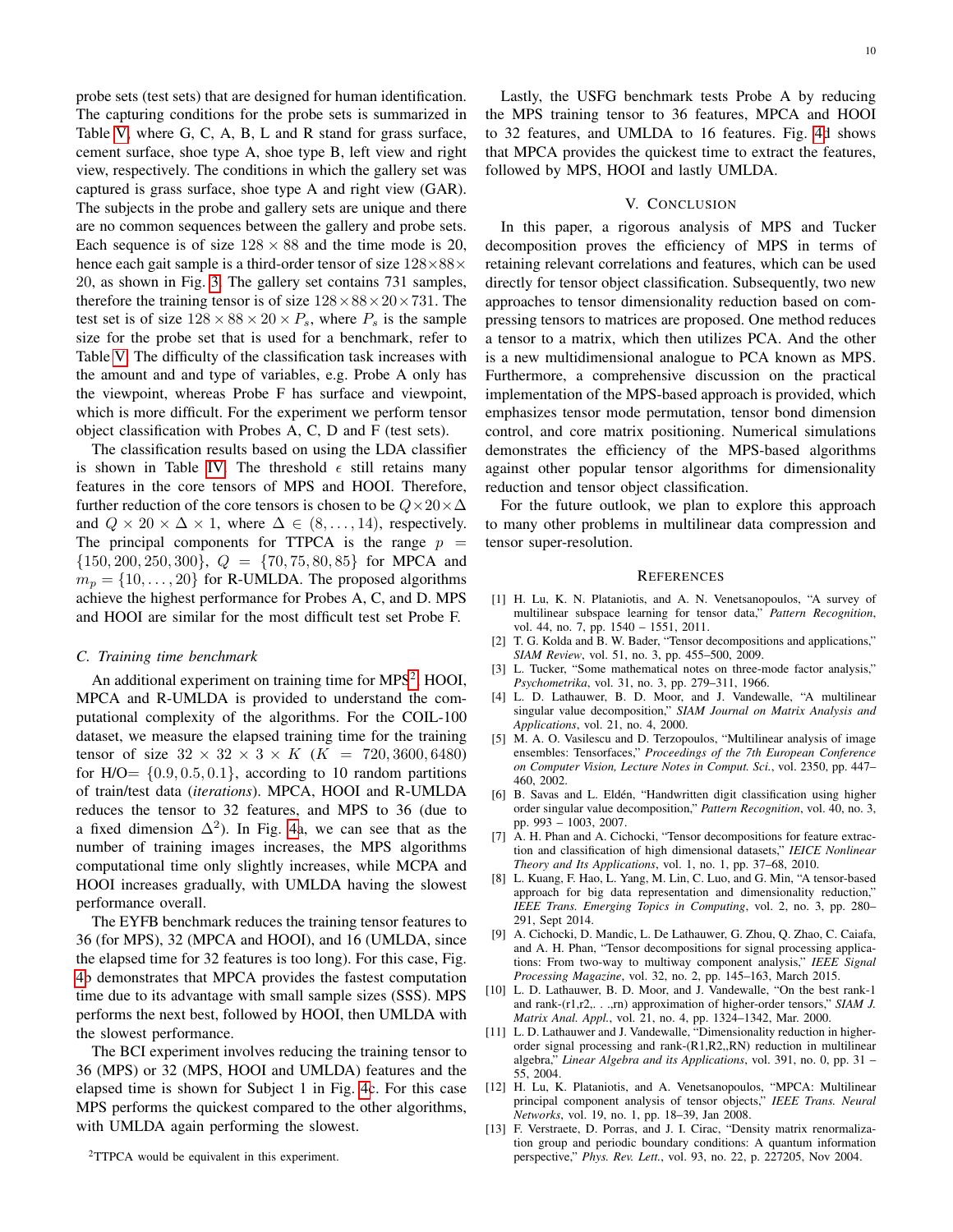<span id="page-10-19"></span>

Fig. 4: Training time of datasets for MPS, MPCA, HOOI and R-UMLDA.

- <span id="page-10-0"></span>[14] G. Vidal, "Efficient classical simulation of slightly entangled quantum computation," *Phys. Rev. Lett.*, vol. 91, no. 14, p. 147902, Oct 2003.
- <span id="page-10-1"></span>[15] -, "Efficient simulation of one-dimensional quantum many-body systems," *Phys. Rev. Lett.*, vol. 93, no. 4, p. 040502, Jul 2004.
- <span id="page-10-2"></span>[16] D. Pérez-García, F. Verstraete, M. Wolf, and J. Cirac, "Matrix product state representations," *Quantum Information and Computation*, vol. 7, no. 5, pp. 401–430, 2007.
- <span id="page-10-3"></span>[17] I. V. Oseledets, "Tensor-train decomposition," *SIAM Journal on Scientific Computing*, vol. 33, no. 5, pp. 2295–2317, 2011.
- <span id="page-10-4"></span>[18] J. A. Bengua, H. N. Phien, and H. D. Tuan, "Optimal feature extraction and classification of tensors via matrix product state decomposition," in *2015 IEEE International Congress on Big Data*, June 2015, pp. 669– 672.
- <span id="page-10-5"></span>[19] H. Lu, K. N. Plataniotis, and A. N. Venetsanopoulos, "Uncorrelated multilinear discriminant analysis with regularization and aggregation for tensor object recognition," *IEEE Transactions on Neural Networks*, vol. 20, no. 1, pp. 103–123, Jan 2009.
- <span id="page-10-6"></span>[20] M. Ishteva, P.-A. Absil, S. van Huffel, and L. de Lathauwer, "Best low multilinear rank approximation of higher-order tensors, based on the Riemannian trust-region scheme." *SIAM J. Matrix Anal. Appl.*, vol. 32, no. 1, pp. 115–135, 2011.
- <span id="page-10-7"></span>[21] M. A. Nielsen and I. L. Chuang, *Quantum computation and quantum information*. Cambridge, England: Cambridge University Press, 2000.
- <span id="page-10-8"></span>[22] J. A. Bengua, H. N. Phien, H. D. Tuan, and M. N. Do, "Efficient tensor completion for color image and video recovery: Low-rank tensor train," *arXiv preprint*, 2016. [Online]. Available: <http://arxiv.org/abs/1606.01500>
- <span id="page-10-9"></span>[23] U. Schollwöck, "The density-matrix renormalization group in the age

of matrix product states," *Annals of Physics*, vol. 326, no. 1, pp. 96 – 192, 2011.

- <span id="page-10-10"></span>[24] S. A. Nene, S. K. Nayar, and H. Murase, "Columbia object image library (coil-100)," *Technical Report CUCS-005-96*, Feb 1996.
- <span id="page-10-11"></span>M. Pontil and A. Verri, "Support vector machines for 3d object recognition," *IEEE Trans. Patt. Anal. and Mach. Intell.*, vol. 20, no. 6, pp. 637–646, Jun 1998.
- <span id="page-10-12"></span>[26] A. Georghiades, P. Belhumeur, and D. Kriegman, "From few to many: illumination cone models for face recognition under variable lighting and pose," *IEEE Trans. Pattern Anal. and Mach. Intell.*, vol. 23, no. 6, pp. 643–660, Jun 2001.
- <span id="page-10-13"></span>[27] (2013) Data set for single trial 64-channels eeg classification in bci. [Online]. Available:<http://bcmi.sjtu.edu.cn/resource.html>
- <span id="page-10-14"></span>[28] S. Sarkar, P. J. Phillips, Z. Liu, I. R. Vega, P. Grother, and K. W. Bowyer, "The humanid gait challenge problem: data sets, performance, and analysis," *IEEE Transactions on Pattern Analysis and Machine Intelligence*, vol. 27, no. 2, pp. 162–177, Feb 2005.
- <span id="page-10-15"></span>[29] Q. Li and D. Schonfeld, "Multilinear discriminant analysis for higherorder tensor data classification," *IEEE Trans. Patt. Anal. and Mach. Intell.*, vol. 36, no. 12, pp. 2524–2537, Dec 2014.
- <span id="page-10-16"></span>[30] Y. Wang, S. Gao, and X. Gao, "Common spatial pattern method for channel selelction in motor imagery based brain-computer interface," in *2005 IEEE Engineering in Medicine and Biology 27th Annual Conference*, Jan 2005, pp. 5392–5395.
- <span id="page-10-17"></span>[31] Q. Zhao and L. Zhang, "Temporal and spatial features of singletrial eeg for brain-computer interface," *Computational Intelligence and Neuroscience*, vol. 2007, pp. 1–14, Jun 2007.
- <span id="page-10-18"></span>[32] A. H. Phan, "NFEA: Tensor toolbox for feature extraction and applica-